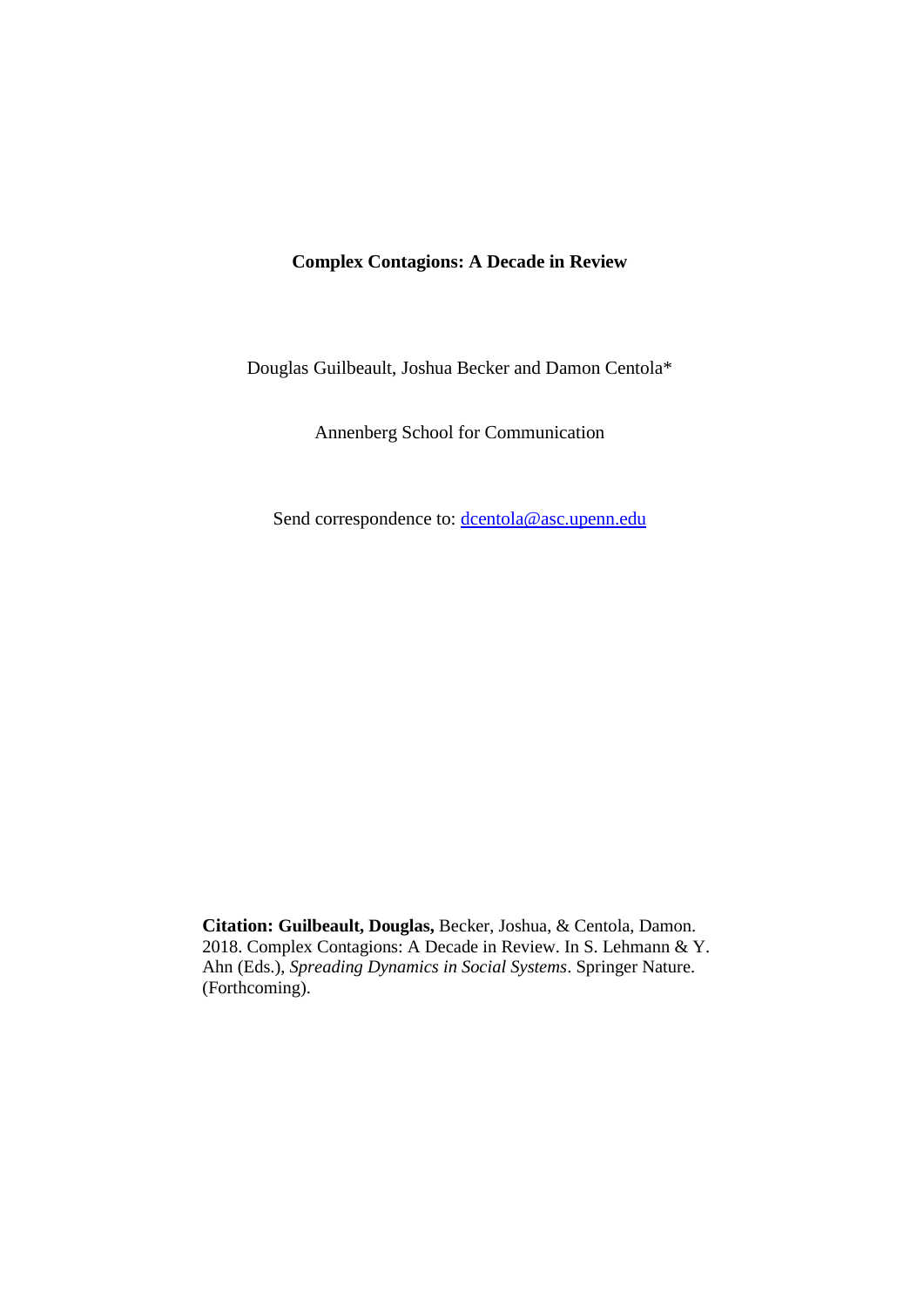#### **Abstract**

Since the publication of "Complex Contagions and the Weakness of Long Ties" in 2007, complex contagions have been studied across an enormous variety of social domains. In reviewing this decade of research, we discuss recent advancements in applied studies of complex contagions, particularly in the domains of health, innovation diffusion, social media, and politics. We also discuss how these empirical studies have spurred complementary advancements in the theoretical modeling of contagions, which concern the effects of network topology on diffusion, as well as the effects of individual-level attributes and thresholds. In synthesizing these developments, we suggest three main directions for future research. The first concerns the study of how multiple contagions interact within the same network and across networks, in what may be called an ecology of contagions. The second concerns the study of how the structure of thresholds and their behavioral consequences can vary by individual and social context. The third area concerns the roles of diversity and homophily in the dynamics of complex contagion, including both diversity of demographic profiles among local peers, and the broader notion of structural diversity within a network. Throughout this discussion, we make an effort to highlight the theoretical and empirical opportunities that lie ahead.

*Keywords:* Complex Contagion, Computational Social Science, Social Diffusion, Experimental Methods, Network Dynamics

2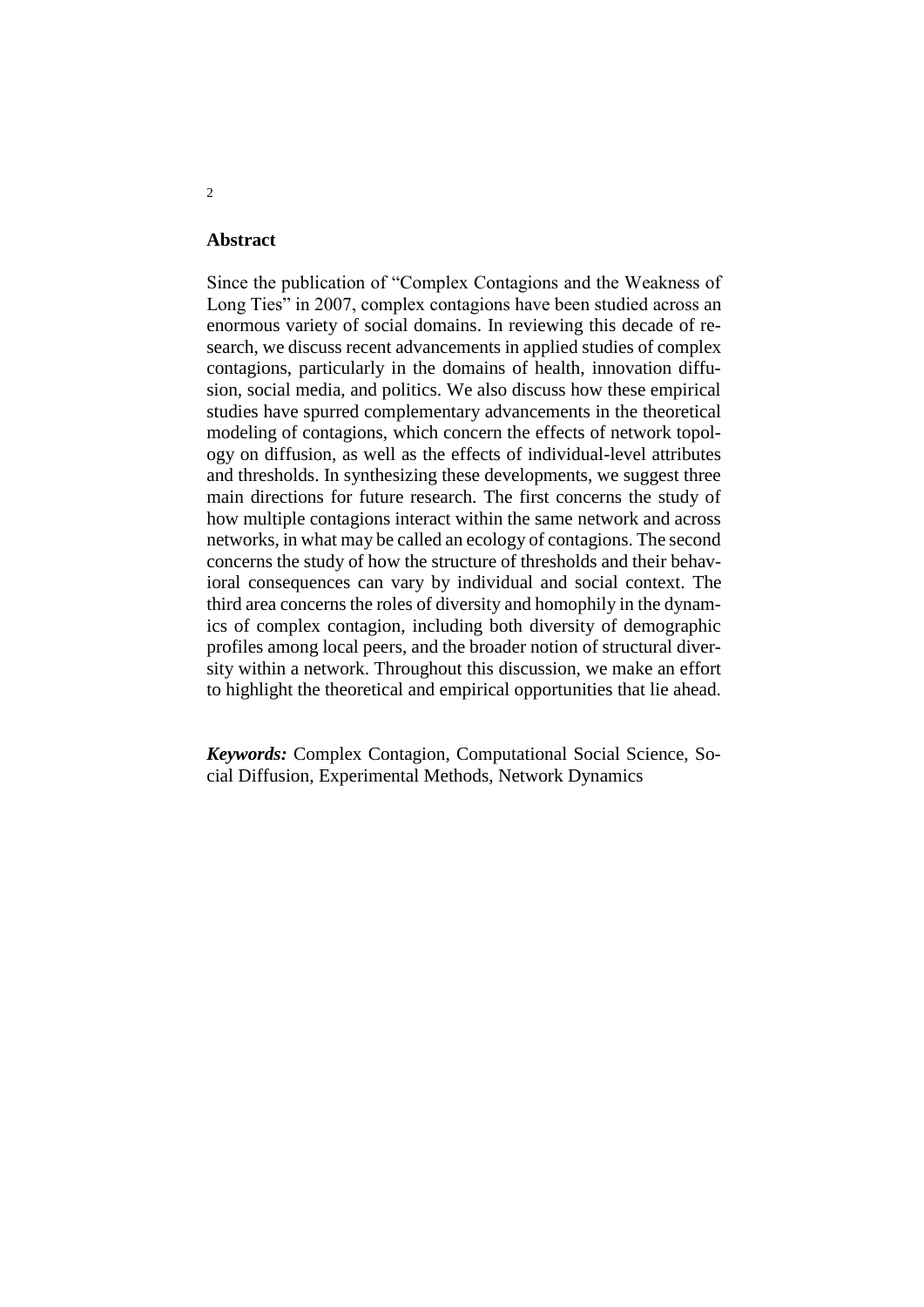### **1. Introduction**

Most collective behaviors spread through social contact. From the emergence of social norms, to the adoption of technological innovations, to the growth of social movements, social networks are the pathways along which these "social contagions" propagate. Studies of diffusion dynamics have demonstrated that the structure (or topology) of a social network can have significant consequences for the patterns of collective behavior that will emerge.

Over the last forty-five years, questions about how the structure of social networks affects the dynamics of diffusion have been of increasing interest to social scientists. Granovetter's (1973) "Strength of Weak Ties" study ushered in an era of unprecedented interest in how network dynamics, and in particular diffusion on networks, affect every aspect of social life, from the organization of social movements to school segregation to immigration. Granovetter's study showed that "weak ties" between casual acquaintances can be much more effective at promoting diffusion and social integration than "strong ties" between close friends. This is because although casual friendships are relationally weak, they are more likely to be formed between socially distant actors with few network "neighbors" in common. These "long ties" between otherwise distant nodes provide access to new information and greatly increase the rate at which information propagates, despite the relational weakness of the tie as a conduit.

In the last two decades, the explosion of network science across disciplines such as physics, biology, and computer science has produced many important advances for understanding how the structure of social networks affect the dynamics of diffusion. The full impact of Granovetter's original insight was not realized until Watts and Strogatz's (1998) "small world" model demonstrated that bridge ties connecting otherwise distant nodes can dramatically increase the rate of propagation across a network by creating "shortcuts" between remote clusters. Introducing "long ties" into a network can give even highly clustered networks the "degrees of separation" characteristic of a small world. This model of network dynamics has had a tremendous impact on fields as diverse as computer science, physics, epidemiology, sociology, and political science.

Building on the idea of pathogenic contagions, this research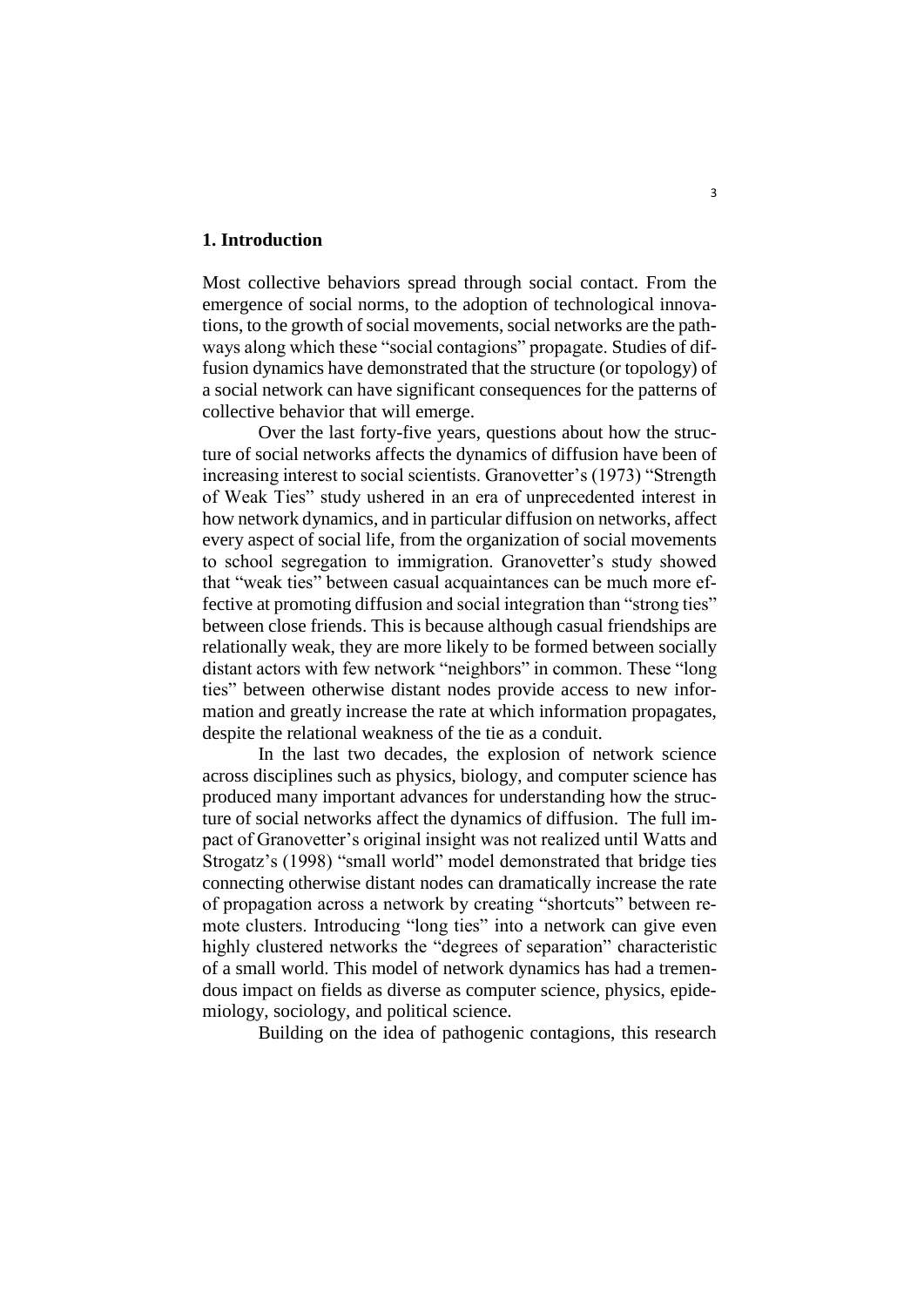combines the diverse domains of ideas, information, behaviors and diseases into the generic concept of a universal contagion. The attractive implication is that the mathematical tools developed by epidemiologists for studying the spread of disease can be generically used to study the dynamics of social, cultural and political change. In particular, the properties of social networks that have been shown to accelerate the spreading dynamics of disease diffusion–such as small world topologies, weak ties, and scale-free degree distributions –can also be used to make inferences about the role of networks in the domains of social and political behavior. Regardless of whether a given contagion is a prophylactic measure to prevent HIV infection or the HIV infection itself, Granovetter's groundbreaking claim was that "whatever is to be diffused can reach a larger number of people, and traverse a greater social distance, when passed through weak ties rather than strong" (Granovetter 1973: 1366).

However, while this theory is useful for understanding the rapid spread of HIV infections through networks of weak ties, it has not shed light on the remarkable failure of these same networks to spread prophylactic measures for preventing HIV (Coates et al. 2008). The reason for this disturbing asymmetry between the spread of infectious diseases and the diffusion of preventative measures is that infectious diseases are typically *simple contagions* –i.e., contagions for which a single activated source can be sufficient for transmission –while preventive measures are typically *complex contagions* –i.e., behaviors, beliefs, or attitudes for which transmission requires contact with multiple sources of activation. While repeated contact with the same person can increase the likelihood of transmitting a simple contagion, the transmission of complex contagions requires reinforcement from several contacts. Any social contagion that is costly, difficult, or unfamiliar is likely to be a complex contagion, requiring social reinforcement to spread.

The primary consequence of the distinction between simple and complex contagions for diffusion through social networks is that as "worlds" become very small, the speed of simple contagions increases, while complex contagions become harder to spread. As Centola and Macy write,

For simple contagions, too much clustering means too few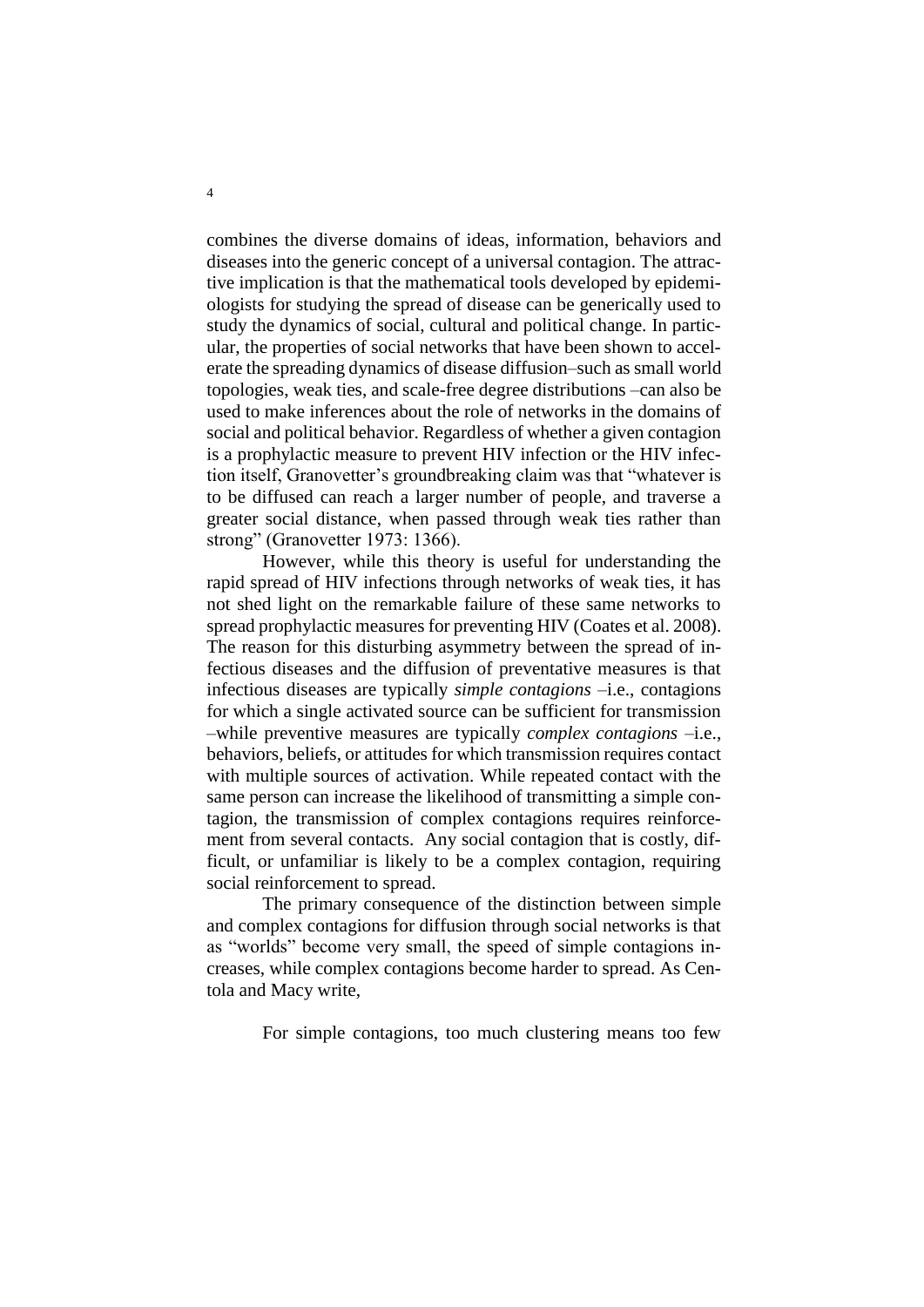long ties, which slows down cascades. For complex contagions, too little clustering means too few wide bridges, which not only slows down cascades but can prevent them entirely. (2007: 723)

Centola and Macy (2007) identify several reasons why contagions may be complex, including the need for social legitimation, the need for credibility, or the complementarity of a behavior. For instance, a contagion might be complex due to externalities, in which the value of the contagion increases with the number of adopters. The value of a communication technology such as a fax machine rests heavily on the number of people who use it. When only one person has a fax machine, it holds no value. A single contact with someone who has a fax machine provides little reason for someone else to adopt it. Even if the adopter provides repeated signals, a single person alone cannot do much to increase the complementary value of the fax machine. However, if a potential adopter comes into contact with several independent sources who have all adopted fax machines, the complementary value of the technology increases. After exposure to a sufficient number of reinforcing contacts, a person with no inherent interest in fax machines can be convinced that it is a necessary investment.

A different kind of reason why a contagion might be complex is due to uncertainty. For instance, physicians are often resistant to adopting new medical technologies for fear of placing themselves at risk of acting outside of accepted protocols. Early studies on adoption patterns among physicians found that physicians were unlikely to adopt a new medical technology, even though it had been formally approved and was expected to be very effective, until they observed several of their colleagues using it (Coleman et al., 1966). For similar reasons, complexity in diffusion can also be a result of normative pressures. This is often the case with the diffusion of managerial practices among elite firms. Because the choice of corporate governance strategy can impact the reputation of a firm, the adoption of new practices is often dependent upon social reinforcement from competing firms within the same industry. Corporate boards concerned about the risk of social sanction are often unwilling to adopt new managerial practices until they have already seen them adopted by several peer institutions (Davis and Greve 1997).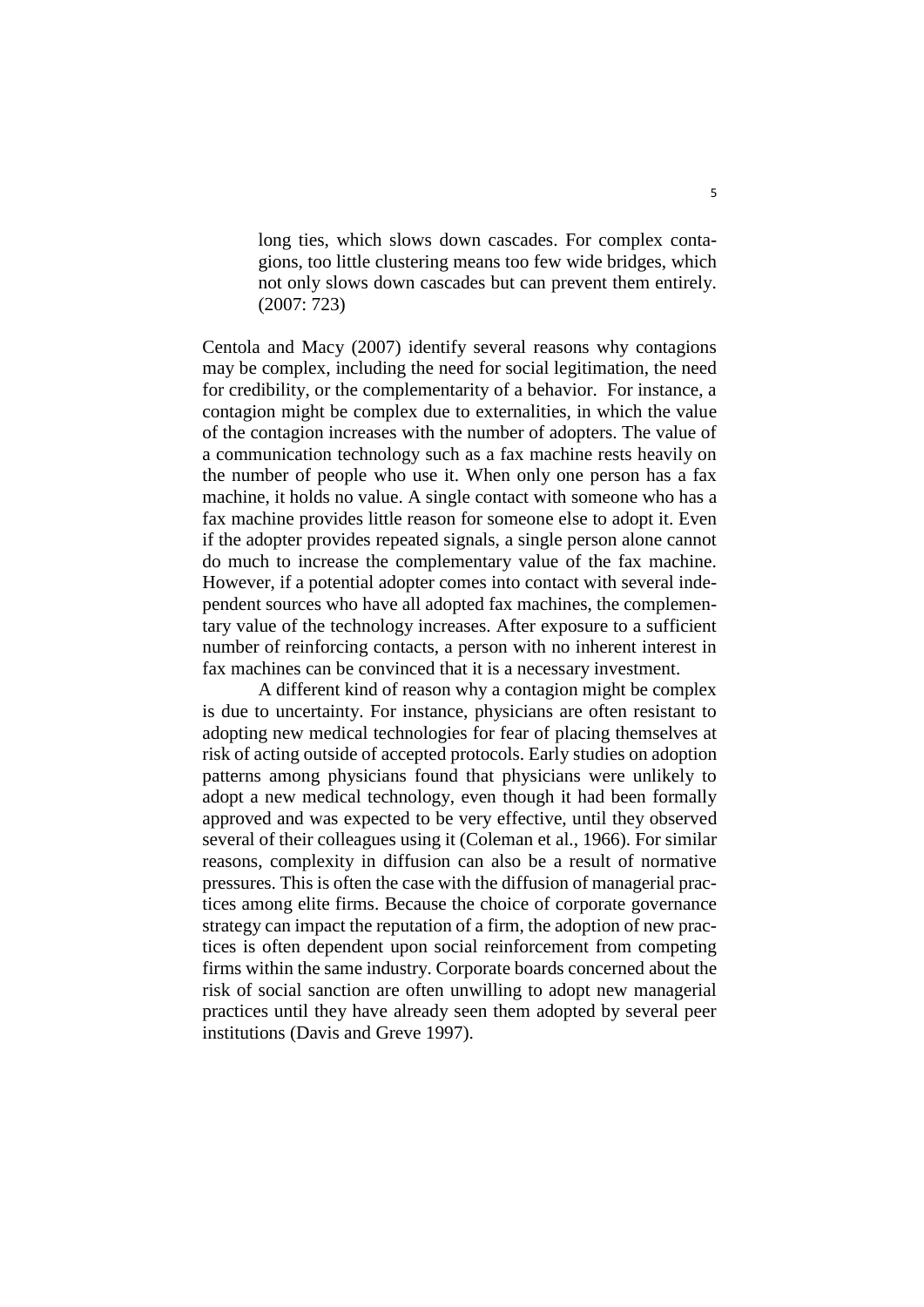In the last decade, the literature on complex contagions has rapidly evolved both empirically and theoretically. In this review, we discuss recent developments across four empirical domains: health, innovation, social media, and politics. Each domain adds new complexities to our understanding of how contagions emerge, spread, and evolve, as well as how they undergird fundamental social processes. We also discuss how these empirical studies have spurred complementary advancements in the theoretical modeling of contagions, which concern the effects of network topology on diffusion, as well as the effects of variation in threshold dynamics. Importantly, while the empirical studies reviewed in this paper complement existing theoretical work, they also present many opportunities for new theoretical extensions. We suggest three main directions for future development of research on complex contagions. The first concerns the study of how multiple contagions interact within the same network and across networks, in what may be called an ecology of complex contagions. The second concerns the study of how the structure of thresholds and their behavioral consequences can vary by individual and social context. The third area concerns the recent discovery of diversity as a causal variable in diffusion, where diversity can refer either to the diversity of demographic profiles among local peers, or to the broader structural diversity that local peers are situated within. Throughout, we take effort to anticipate the theoretical and empirical challenges that may lie ahead.

## **2. Empirical Advances**

#### *2.1. Applications to Health*

For the past few decades, the study of public health has concerned not only biological contagions, but also social contagions concerning health behaviors: e.g. medication, vaccines, exercise, and the ideologies related to each (Christakis and Fowler 2012). It has been found that simple contagions do not adequately capture the network dynamics that govern the diffusion of health behaviors (Centola and Macy 2007; Centola et al. 2007; Centola 2010, 2011). Social health behaviors often require reinforcement from peers, and they are strongly influenced by cultural practices and group norms.

The Framingham Heart Study suggested that obesity spread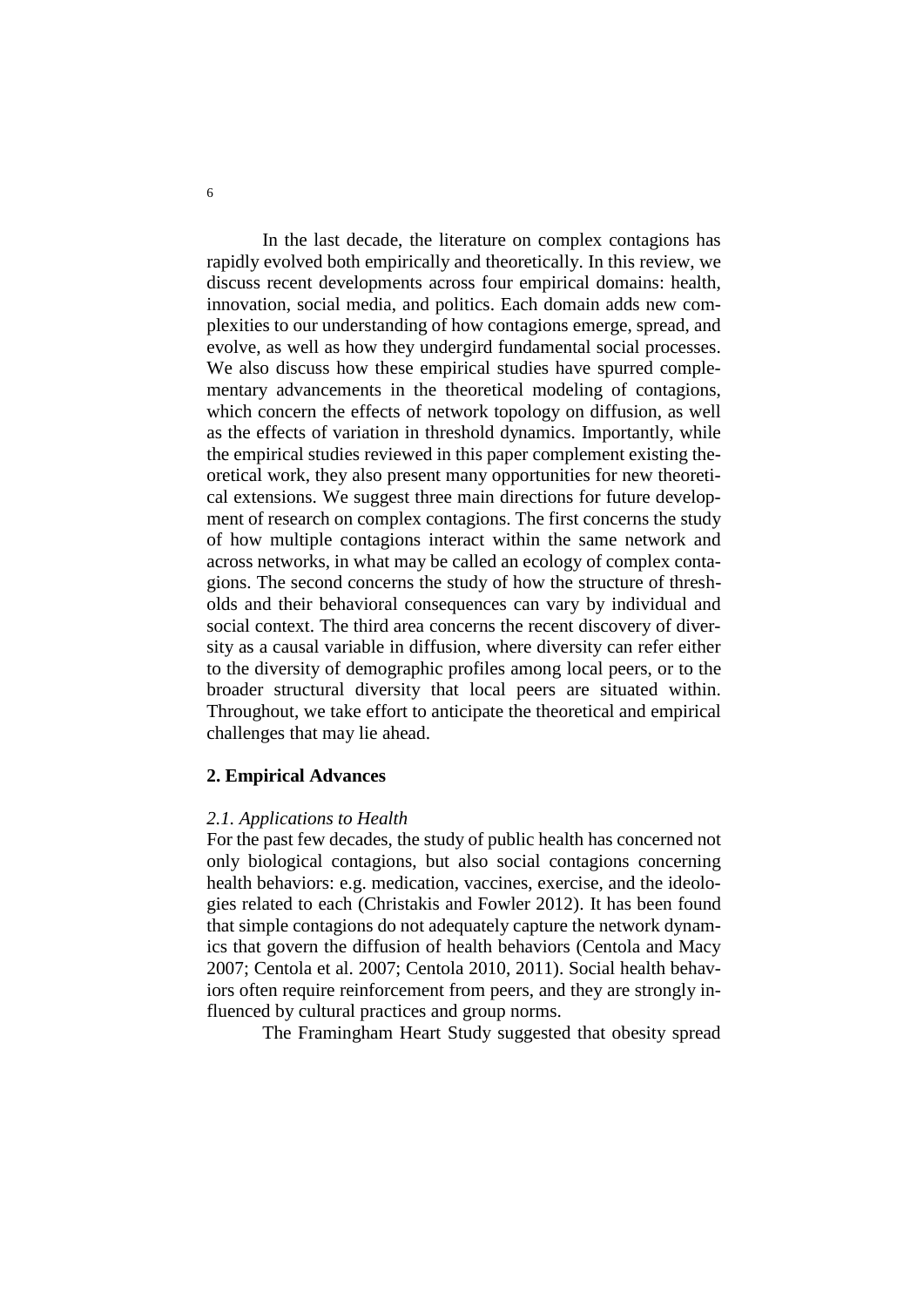socially through a densely interconnected network of 12, 067 people, assessed from 1971 to 2003 (Christakis and Fowler 2007). However, this study posited that either biological or normative mechanisms might play a role in the diffusion process, where each mechanism would be expected to yield very different diffusion dynamics.

A clearer hypothesis came from a follow-up study examining the spread of smoking behavior (Christakis and Fowler 2008). This study found evidence that the likelihood a smoker will quit depends on their exposure to multiple contacts, in part because smoking is often explicitly social and thus shaped by the dynamics of social norms. The role of complexity in smoking behavior (and cessation) has been supported by a more recent study using data from the National Longitudinal Study of Adolescent Health, which simulated the complex contagion dynamics of smoking under conditions where smokers can revert to smoking after quitting (Kuhlman et al. 2011). By examining peer interactions over QuitNet – a social media platform for smokers attempting to quit – it was found that smokers were more likely to abstain if exposed to reinforcing contact from several abstinent users (Myneni et al. 2015). Kuhlman et al. (2011b) discuss how the diffusion of smoking behavior is filtered by both pro- and anti-smoking norms. This insight into the complexity of the quitting process helps to refine earlier models of smoking diffusion, in which threshold outcomes are represented by the binary decision to adopt without consideration of countervailing influences from non-adopters. Norms empower people to exert different kinds of influence – eg. for and against behavior – which amplifies the role of complexity in situations where non-adopters exhibit countervailing influences.

Exercise has similarly been found to exhibit the dynamics of complexity when peers influence each other to adopt new exercise behaviors. The characteristics of peers play an important role in influence dynamics, as both homophily and diversity have been shown to amplify the impact of reinforcing signals on the likelihood of behavior change. Centola (2011) demonstrated a direct causal relationship between homophily and the diffusion of complex contagions, indicating that the effects of social reinforcement were much stronger when individuals shared a few key health characteristics in common. Further, Centola and van de Rijt (2014) showed that social selection among "health buddy" peers in a fitness program lead to connections among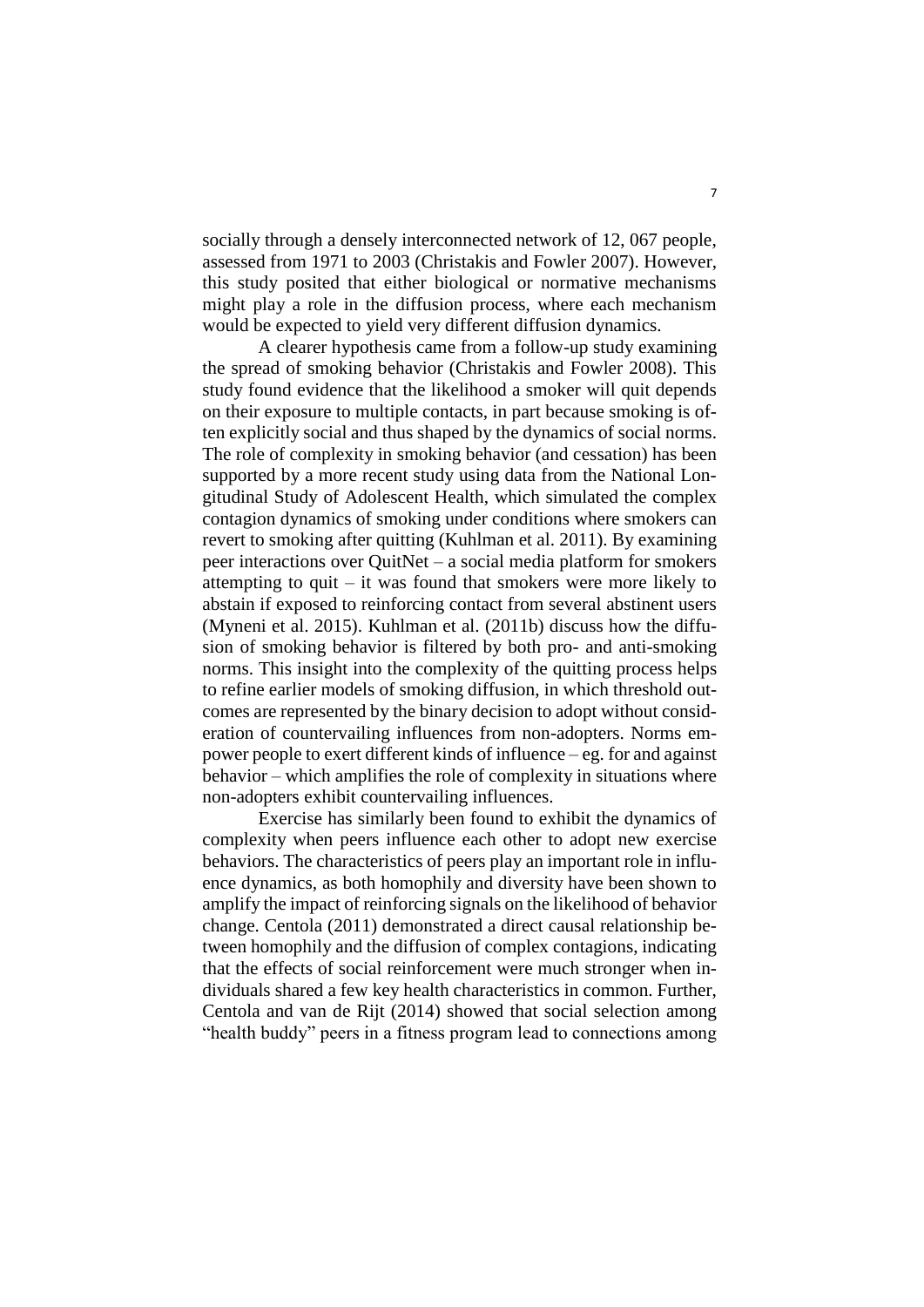peers who were homophilous on the same key health characteristics: gender, age, and BMI. Aral and Nicolaides (2017) elaborate in showing that social reinforcement from similar peers is strengthened when those peers come from different social groups, highlighting the value of structural diversity in the dynamics of complexity. Another recent study of exercise behavior used an online intervention to demonstrate that exposure to social influence from a reinforcing group of anonymous online "health buddies" could directly increase participants' levels of offline exercise activity (Zhang et al. 2016).

An interesting twist in the relationship between complexity and health came from a series of studies which showed how clustered networks that facilitate the spread of social norms (e.g., anti-vaccination behavior) can thereby make populations susceptible to epidemic outbreaks of simple contagions (e.g., such as the measles) (Salathe and Bonhoeffer 2008; Campbell and Salathe 2013). These studies model the diffusion of anti-vaccine attitudes as a complex contagion that pulls people into echo chambers that amplify the likelihood of disease outbreak in the overall population. This work points to a vital direction for future research into how health behaviors and attitudes toward health interact in a broader, multi-layered network of both complex contagions and disease diffusion.

Moreover, there are even some surprising instances where biological pathogens may also be complex. Infectious diseases are complex in situations where patients suffer simultaneous "co-infections" from multiple pathogens. In these cases, each disease increases a patient's susceptibility to the other one, making it more likely that both infections will take in hold in a patient. For instance, infection with the influenza virus can increase the likelihood of coinfection with other respiratory diseases, such as the *Streptoccocus penumoniae* bacterium (a leading cause of pneumonia). Each one creates susceptibility to the other, increasing the likelihood that joint exposure will lead a patient to become infected with both.

While a single virus can efficiently use weak ties to spread across a network, several viruses from different sources cannot be so easily transmitted the same way. For these kinds of illnesses, clustered social networks significantly increase the likelihood that individuals who are exposed to complementary infections, such as pneumonia and flu, or syphilis and HIV, will spread reinforcing co-infections.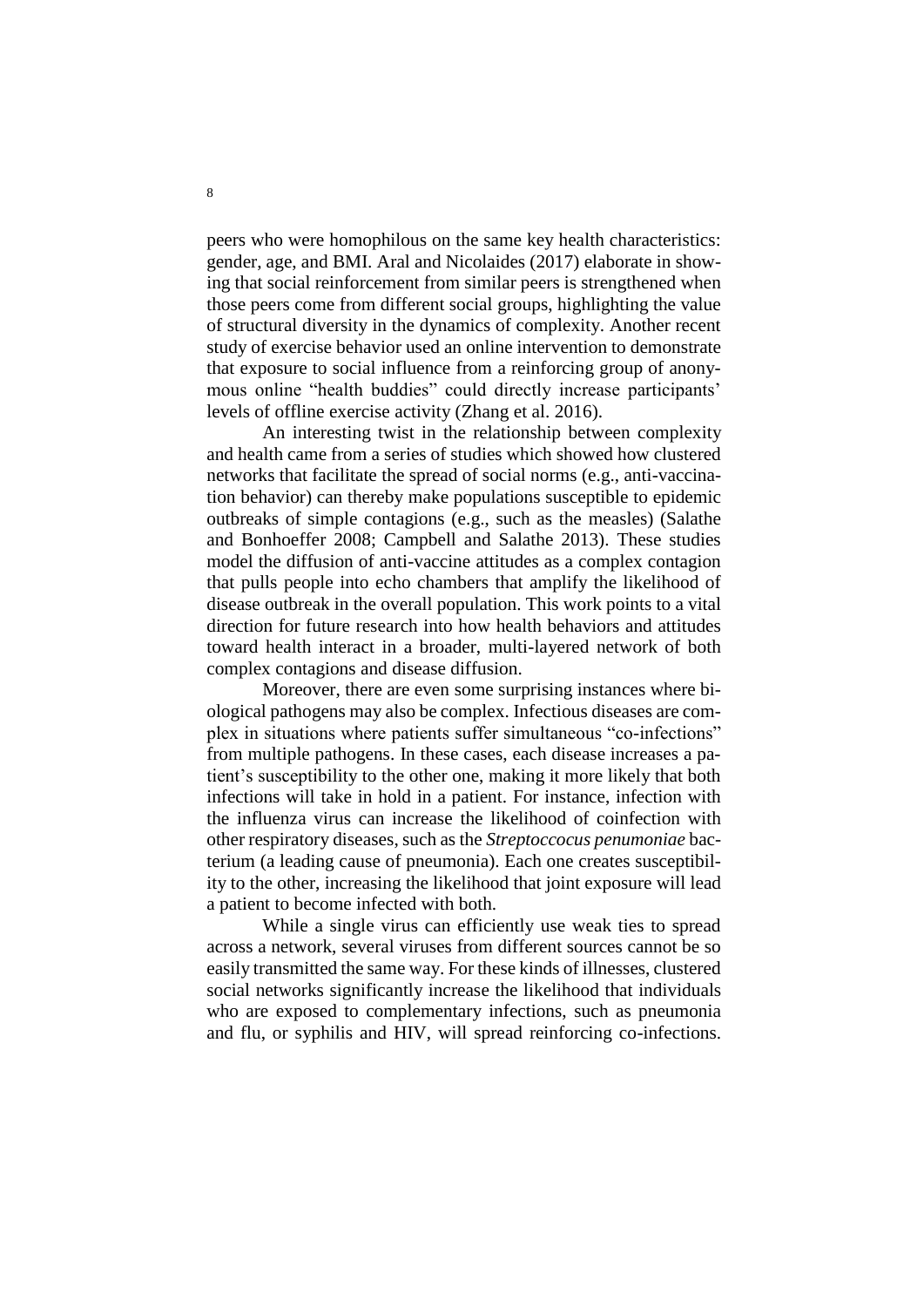Contrary to most epidemiological intuitions, in random networks incidence rates of "complex synergistic co-infections" typically drop to zero, while clustered social networks are surprisingly vulnerable to epidemic outbreaks (Hébert-Dufresne and Althouse 2015).

### *2.2. Diffusion of Innovations*

Economists, marketers, and organizational theorists have long been interested in how technological innovations diffuse through a population. Bass (1969) developed one of the first influential models of innovation diffusion, where technological adoption was understood as a simple contagion. As the uptake of innovations came to be viewed as inseparable from social networks, Schelling (1973) started to formulate a threshold-based model of innovation adoption based on the influence of multiple peers. It has since been found that complex contagions characterize the diffusion of technologies in multiple areas of social life.

A number of controlled experiments illustrate that innovations diffuse through populations as complex contagions. Bandiera and Rasul (2006) showed how farmers in Mozambique were more likely to adopt a new kind of crop if they had a higher number of network neighbours who had adopted. Oster and Thorton (2012) show that the adoption of menstrual cups in women depends on influence from multiple peers, because of the transference of technology-relevant knowledge. Based on these findings, Beaman et al. (2015) used complex contagion models to design seeding strategies for the distribution of pit planting in Malawi. Pit planting is a traditional West African technology which is largely unknown in Malawi, and it has the potential to significantly improve maize yields in arid areas of rural Africa. Beaman et al. compared the seeding strategies recommended by complex contagion models to a benchmark treatment where village leaders used local knowledge to select seeds. Seeding, in this experiment, involved training specific people in each village on how to use pit planting, given evidence that trained adopters of a technology are most effective at distributing new technologies (Banerjee et al. 2013). 200 different villages were randomly treated with seeding strategies from either complex contagion models or traditional approaches based on local expertise. They found that seeding strategies informed by complex contagion models increased adoption more than relying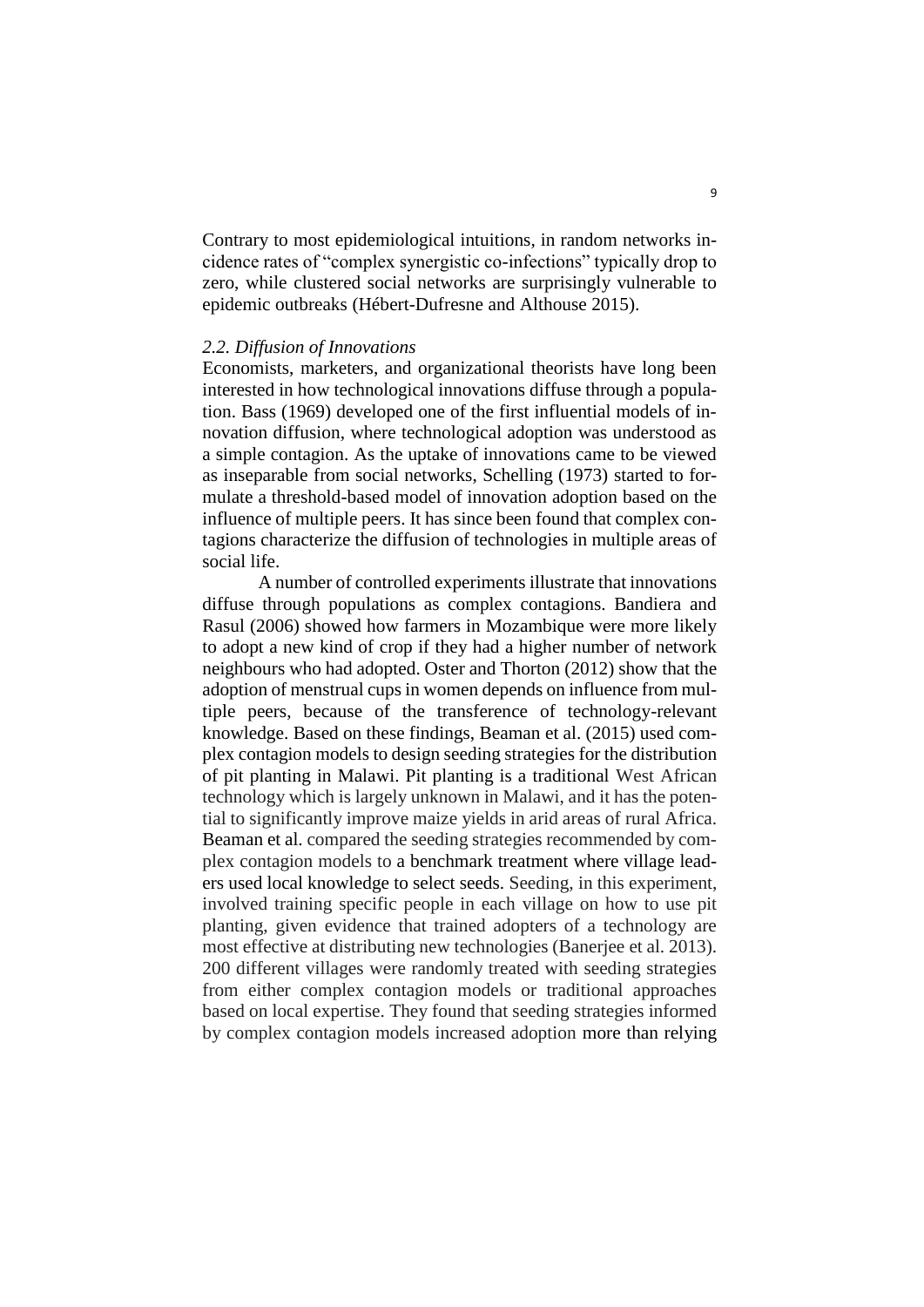on extension workers to choose seeds. Further, Beaman et al. observe no diffusion of pit planting in 45% of the benchmark villages after 3 years. In villages where seeds were selected using the complex contagion model, there was a 56% greater likelihood of uptake in that village.

Complex contagions have also been shown to characterize the diffusion of software innovations. Karsai et al. (2014) examined the uptake of Skype – the world's largest Voice over internet protocol service – from September 2003 to March 2011. They find that the probability of adoption via social influence is proportional to the fraction of adopting neighbours. Interestingly, they find that while adoption behaves like a complex contagion process, termination of the service occurs spontaneously, without any observable cascade effects. These results suggest that there may be an asymmetry in the dynamics of adoption (which are socially driven) versus the dynamics of termination (which may depend on non-social factors).

Ugander et al. (2012) also observe complex contagion dynamics in the initial growth of Facebook, which now has over a billion users worldwide. Facebook initially grew through peer recruitment over email. The results showed a complex diffusion process, in which people were more likely to adopt Facebook if they received requests from multiple friends, especially if these friends belonged to separate network components. This finding on the value of structural diversity for amplifying reinforcing signals for adoption suggests interesting new theoretical directions for research on the connections between homophily, diversity, and complexity (see Sect. 4.3).

A parallel stream of research has focused on the role of massmedia marketing in spreading the complex diffusion of innovations. Toole et al. (2012) show that while mass media served to measurably increase the adoption of Twitter, peer to peer social influence mechanisms still account for the lion's share of the adoption patterns that were observed, where local reinforcement played a major role in individuals' decisions to adopt Twitter. So much so, that the online microblogging platform exhibited strong spatial diffusion patterns in its initial growth, as it spread through densely clustered networks of peer reinforcement. Similar findings are echoed by Banerjee et al. (2013). These studies suggest that the local peer influence dynamics of complexity can initiate global cascades in the adoption of innovations. For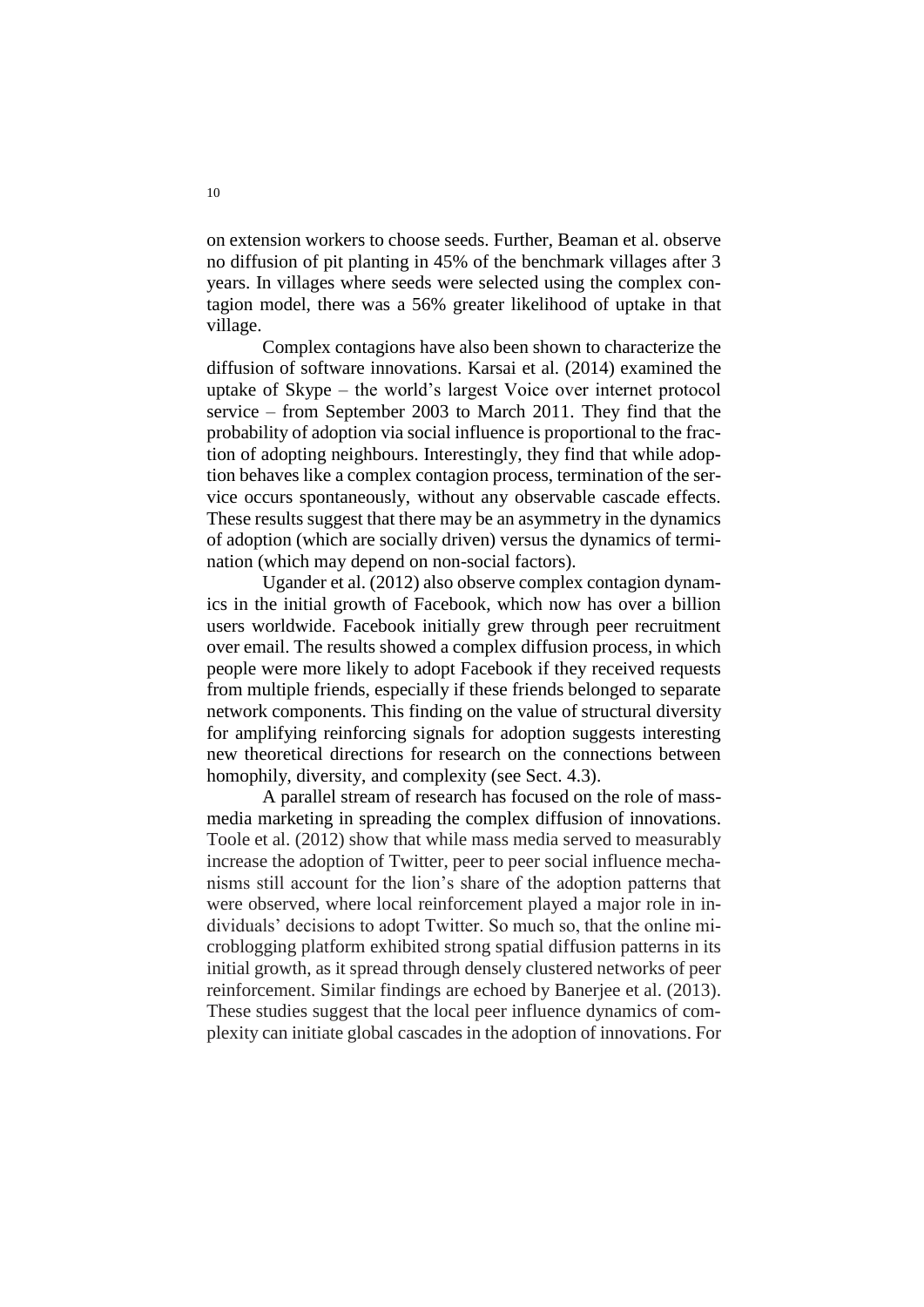marketing to propel the diffusion of new technologies, mass-media strategies need to account for how messages are dynamically filtered by social networks (Berger 2013). Evidence suggests that advertising campaigns initially diffuse like simple contagions with the first media broadcast, but diffuse more like complex contagion once they begin spread through social networks (Bakshy et al. 2012a). The interaction between mass-media diffusion and social influence in the adoption of technology (particularly complementary technologies) suggests that the complexity of a diffusion process is determined in part by interactions across several scales of a population.

The study of innovation diffusion is expanding in response to a novel kind of complexity introduced by technologies themselves. A new direction for future research concerns the role that social media technologies play in shaping the evolution of other contagions, once the social media technologies themselves are adopted. Due to their explicitly complementary design, social media technologies, including Facebook, Twitter, and Skype, all exhibited the dynamics of complexity in their diffusion, spreading most effectively through networks of peer reinforcement. Once these technologies diffuse, they allow individuals to grow larger networks that communicate at much faster rates than were previously possible in word-of-mouth exchanges. Thus, in addition to the spread of social media technologies, the domain of social media itself has become its own space for studying the complex dynamics of the diffusion of collective behavior.

### *2.3. Social Media*

Social media has significantly shaped and, in some cases, augmented the diversity of complex contagions that can spread, the speed at which they can spread, and the overall size of the populations they are able to reach via global cascades (Borge-Holthoefer et al. 2013). Kooti et al. (2012) show that one of the first methods for retweeting was established as the successor of various competing complex contagions, in an ecology of possible conventions. Barash (2011) and Weng et al. (2013) find that most tweets spread via complex contagions in retweet networks. This finding reappears with Harrigan et al. (2012) who show that tweets are more likely to diffuse through retweeting within clustered communities, where twitter users are able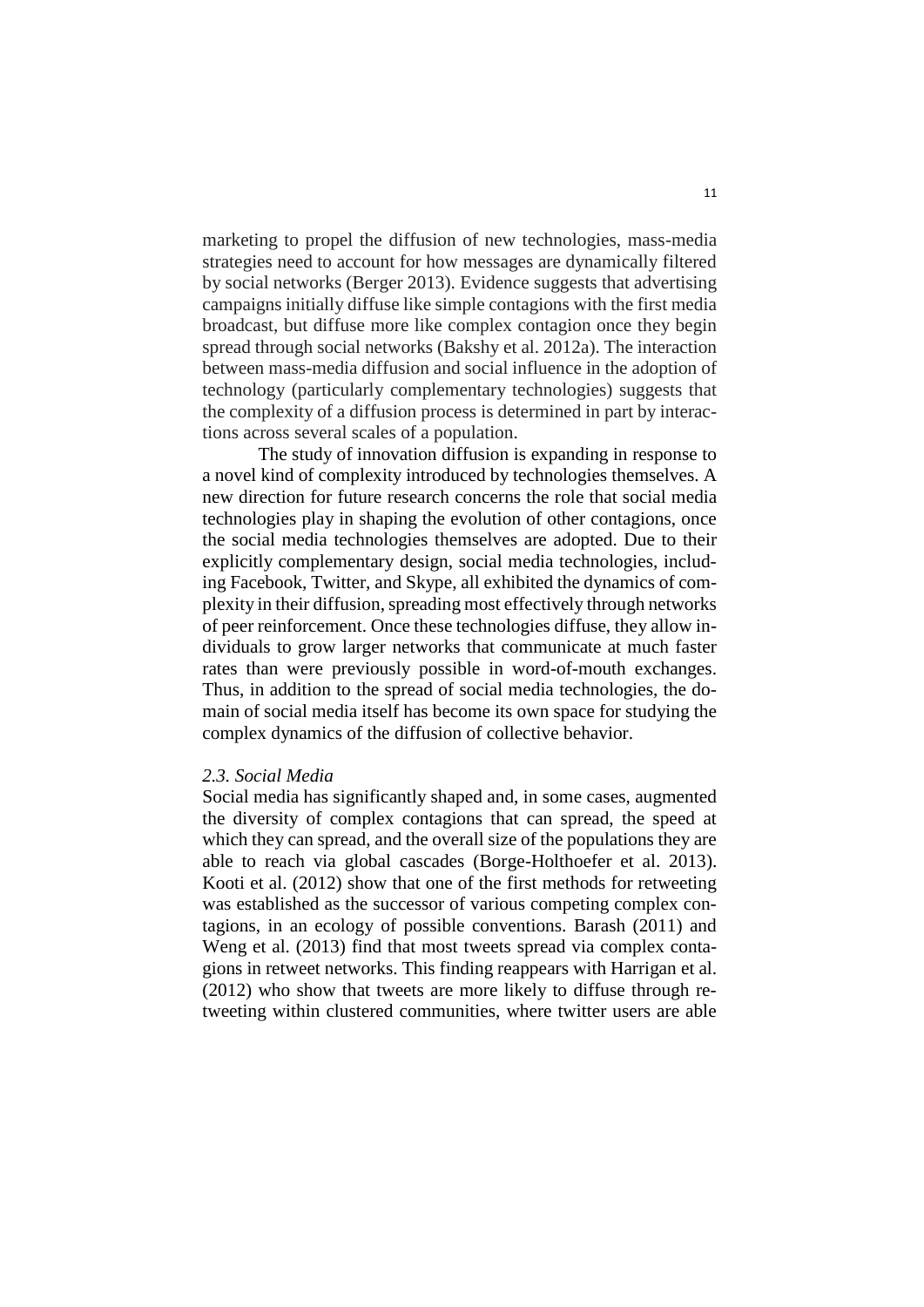to observe their friends retweeting the same message. Complex contagions are observed across other platforms as well. Photo-tagging in Flickr exhibits the hallmarks of diffusion via influence from multiple peers (Barash 2011). A recent massive-scale randomized experiment over Facebook showed that user-generated stories diffused like complex contagions (Bakshy et al. 2012b). Meanwhile, social media websites gather an unprecedented amount of data on communication flows, permitting novel insights into how complex contagions emerge and operate.

One of the most interesting findings of social media research is that the content of a contagion matters for whether it behaves in a complex manner. Wu et al. (2011) show that the modality of information that structures a contagion influences its lifespan: viral videos long outlive their textual counterparts. Romero et al. (2011) find that there are distinct contagion dynamics for different kinds of hashtag. Political hashtags are found to behave like complex contagions, where exposure to multiple people using the hashtag is strongly correlated with use. But hashtags based on idioms or memes, by contrast, behave like simple contagions. Barash and Kelly (2012) and Fink et al. (2016) replicate this finding by showing that political hashtags behave like complex contagions, whereas news-based hashtags, broadcast by mass media, spread like simple contagions.

Using the massively multiplayer virtual world of Second Life, Bakshy et al. (2009) uncover complex contagions in the exchange of user-created content. Specifically, they focus on the spread of conventionalized avatar gestures constructed by players, which can only spread through peer to peer sharing mechanisms. Bakshy et al. unveil subtle interactions between user degree and diffusion: users who are most effective at initiating cascades of gestures do not have the highest degree; rather, they collect rare gestures that other users are more likely to adopt. This result points to uncharted territory in complex contagions research, relating to how the quality or style of a contagion influences its likelihood of spreading via social influence.

Undoubtedly, the source of complexity in these online dynamics of spreading behavior lies partly in the sociological significance that the content of an online contagion holds. For instance, Romero et al. suggest that political hashtags, such as #TCOT (which stands for "Top Conservatives on Twitter") and #HCR (which stands for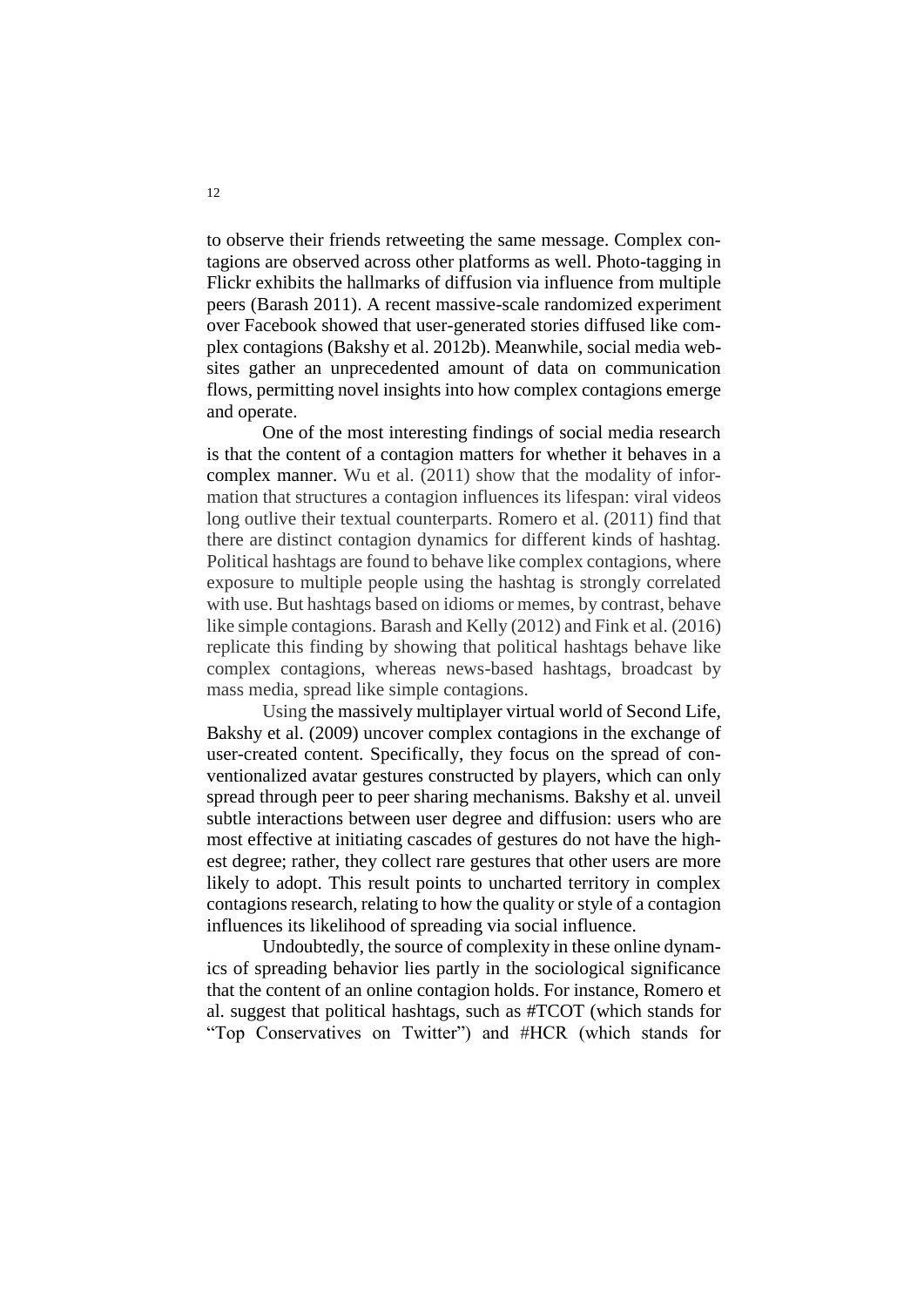"Health Care Reform") were "riskier to use than conversational idioms…since they involve publicly aligning yourself with a position that might alienate you from others in your social circle." (2011: 3). Thus, the authors found "that hashtags on politically controversial topics are particularly persistent, with repeated exposures continuing to have unusually large marginal effects on adoption" (3).

It is also likely that the level of complexity in diffusion depends, in part, on the design of interfaces and the kinds of sociological processes that platforms facilitate. Readymade communication buttons – such as the 'share' button on Facebook or the 'retweet' button on Twitter – automatically enable the spread of information as a simple contagion. However, State and Adamic (2015) show how simple contagions do not account for the spread of digital artifacts that require more effort to construct. Using a dataset of over 3 million users, they show that the adoption of new conventions for profile pictures are best described as complex contagions. They argue that the difference pertains to the amount of effort it takes to adopt the behavior: certain informational contagions behave in a simple manner because it takes no time to click and share after one exposure. But when a contagion requires more effort, such as manually changing a profile picture, users require evidence that several of their peers have expended the energy for the contagion, thereby justifying its weight in terms of social capital.

Conversely, platform design can also prevent complex contagions from emerging and spreading by constraining the ability for people to perceive and share potential contagions (Bakshy et. al. 2012a, 2012b; Hodas and Lerman 2012; Gomez-Rodriguez et al. 2014). Doerr et al. (2012) find that, over the social news aggregator *Digg*, users do not seem to preferentially share the content of their peers. This result is likely to be specific to the *Digg* environment, because the culture of the platform is based on sharing news that your friends do not already know. Studies of social media thus reveal how environmental design alters the capacity for diffusion by shaping the salience of peer behaviors and the culture of interaction altogether.

Going forward, social media environments are likely to serve as a powerful tool for studying complex contagions experimentally. Centola (2010, 2011, 2013a) developed a method for designing social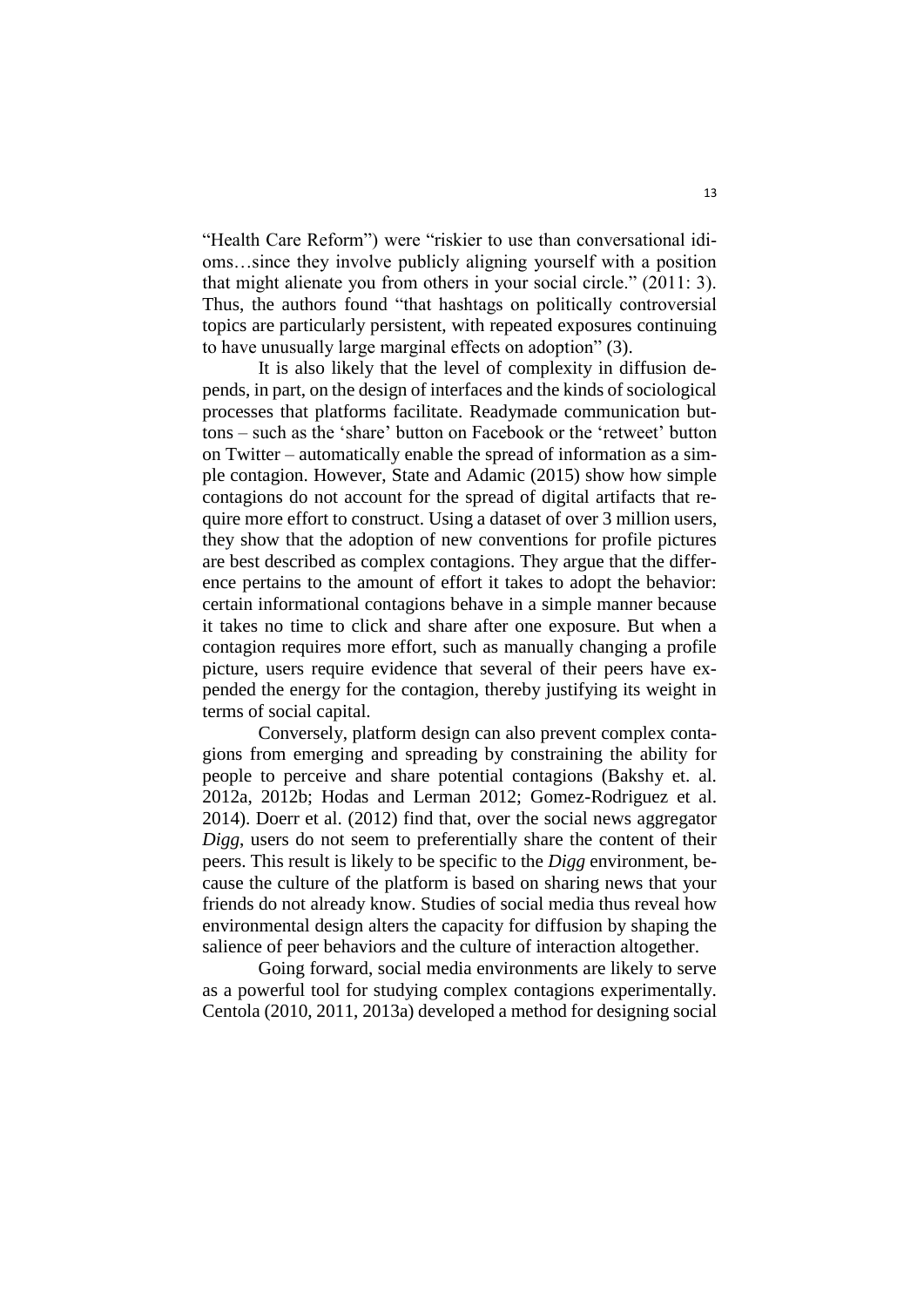media platforms that embed participants into engineered social networks, which allow researchers to test the effects of network topology and other variables on the dynamics of social diffusion. In a less controlled study, Kramer et al. (2014) modified the newsfeeds of Facebook users to examine emotional contagion. For some users, they reduced the amount of positive content, whereas for other users, they reduced the amount of negative content. As a result, they were able to systematically alter the emotional content of users' posts. While this study could not eliminate endogeneity within user networks, the randomization of messages allowed for suggestive experimental results on the ways that social exposure to messages influence user behavior.<sup>1</sup>

Another related approach to experimentation on social media comes from the advent of experimental methods that use algorithmically controlled social media accounts called bots to manipulate users' experiences (Krafft et al. 2016). Mønsted et al. (2017) released a network of bots into twitter and tested whether they could prompt the uptake of specific hashtags. They show that bots can initiate the uptake of new hashtags and that these hashtags spread as complex contagions, whereby the probability of using the new hashtag drastically increased if multiple bots and users were seen using it.

### *2.4. Politics*

1

Political processes have been a longstanding topic of interest for threshold-based contagion models. Granovetter's (1973, 1978) original threshold model of collective action gave special attention to the start-up problem for political protests and riots. He observed that individuals have different degrees of willingness (i.e. thresholds) to participate in a riot, where their willingness is dependent on how many of their neighbours they observe participating in the riot. Granovetter

<sup>&</sup>lt;sup>1</sup> Kramer et al.'s study also raised the important point about the ethics of experimentation on social media. While previous social media studies using experimentally designed social platforms (Salganik et al. 2006, Centola 2010, 2011, Centola and Baronchelli 2015) enrolled subjects into their online platform with an explicit process of informed consent, Kramer et al.'s study on Facebook used existing networks of peers without their explicit consent. It is an important topic of ongoing discussion how to properly use existing peer networks, such as Facebook and Twitter, to conduct experiments that manipulate user behavior.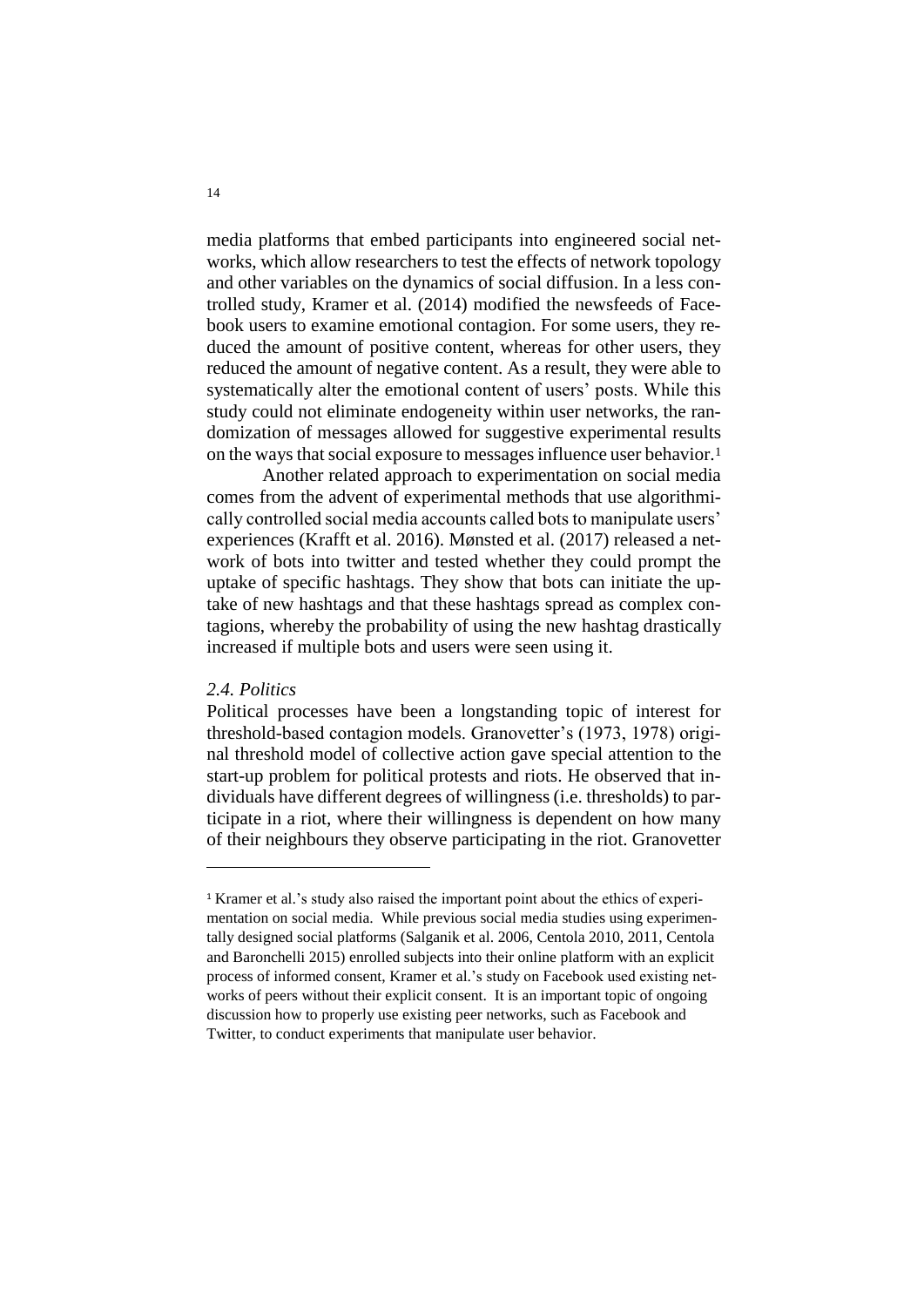observed that riots can emerge as a result of cascades, where a subset of instigator individuals with low thresholds trigger the spread of rioting. The first efforts to describe the emergence of social movements with agent-based modeling maintained that population diversity was essential for getting a movement off the ground. Without long ties connecting communities, it was thought that social movements would not be able to diffuse through a population and reach critical mass.

More recent models extend the study of diversity in political processes by emphasizing the supporting role of homophily during the growth phase of social movements. Centola (2013b) argues that because social movements involve risky and costly forms of deviant behavior, people require reinforcement from multiple peers to participate, where homophily is useful for establishing a critical mass of likeminded peers.

Again, this raises an interesting connection between diversity and homophily. For organizing a critical mass, dense, homophilous communities are necessary for getting social movements off the ground because like-mindedness facilitates group solidarity, which may be necessary to withstand the normative backlash that comes from deviant behavior. On these grounds, Centola designed an agentbased model to show that weak ties hinder the spread of social movements by increasing exposure to counter-norm pressures, while also reducing the group transitivity needed to reinforce group interests. Homophily and clustering thus reinforce one another. However, once homophilous networks gain enough local reinforcement, they can create a critical mass that allows the movement to achieve sufficient salience in the whole population and to expand to diverse communities through the aid of mass media.

In an empirical study of the effects of communication networks on mobilization, Hassanpour (2017) explored the spread of armed conflict as a complex contagion in Damascus, Syria. On November 29<sup>th</sup>, 2012, Internet and cellular communications were shut down all across Syria for over a day. The shutdown, according to Hassanpour, resulted in the loss of communication with long ties to individuals across the city. At the same time, the shutdown immediately preceded an unprecedented increase in the diffusion of armed conflict throughout the city. Using a geolocated dataset of daily conflict locations in Damascus, Hassanpour uncovers signs that the likelihood of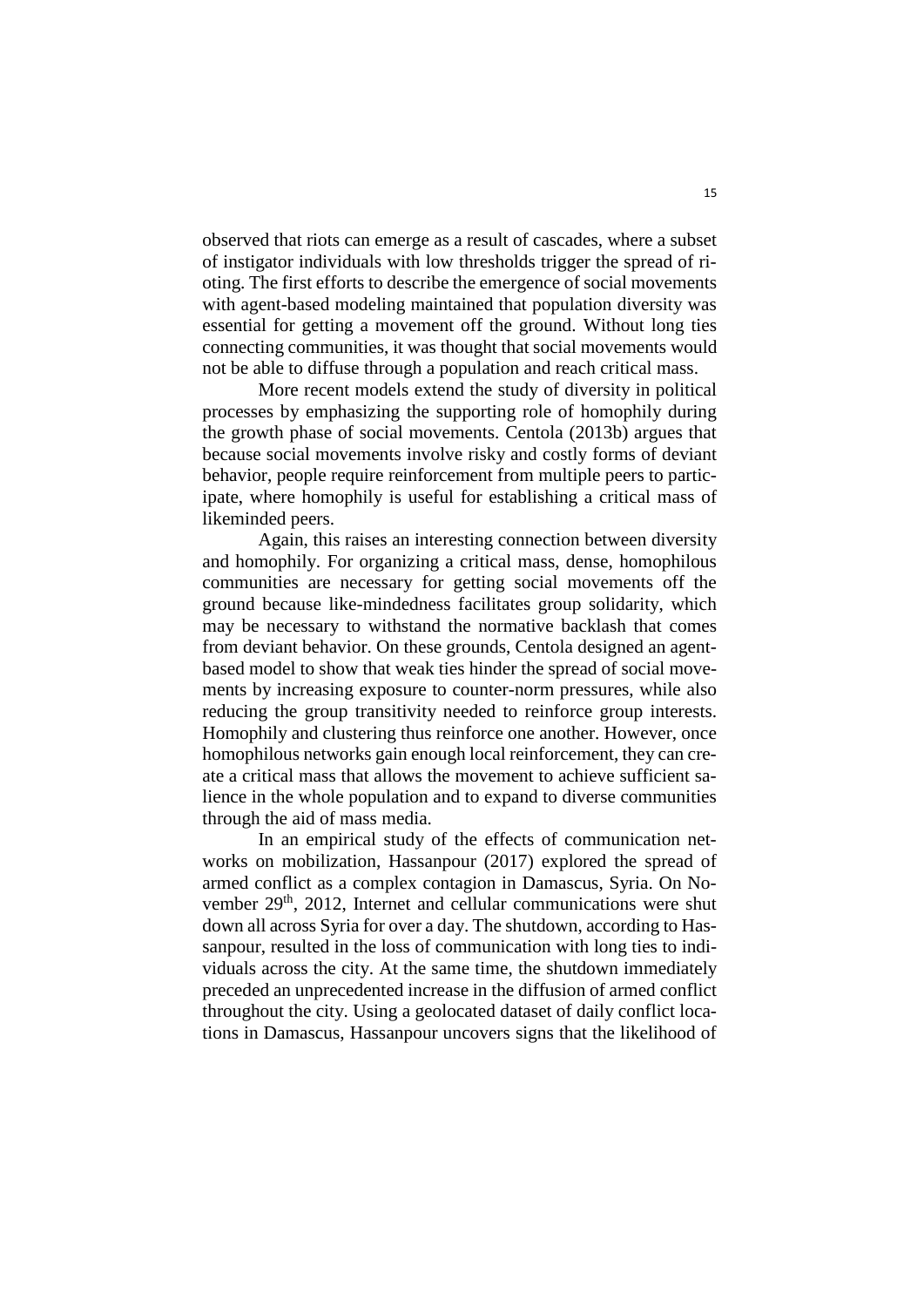conflict in a region was influenced by whether there had been conflict in multiple neighboring regions. Hassanpour suggests that this indicates the spread of conflict as a complex contagion, which was allowed to emerge when long ties were broken and interaction within local clusters became the strongest determiners of armed conflict.

In other results, González-Bailón et al. (2011) shows that protest recruitment in Spain, 2011, diffused over Twitter as a complex contagion via peer influence. González-Bailón et al. (2011) use k-core decomposition to show that the users who are in the core of the network were most effective at initiating cascades of recruitment. In a complementary study, Steinhert-Threlkeld (2017) offered evidence that users in the periphery of social media networks can also trigger global cascades. These studies suggest that social media can influence the rise and spread of political complex contagions that inspire onthe-ground political action.

Other recent empirical work has uncovered complex contagions within a wide range of political processes, including campaign donations (Traag 2016), grassroots mobilization (Parkinson 2013; Parigi and Gong 2014), petition signing (Yasseri et al. 2014), social control (Siegel 2009, 2011), institutional change (Dellaposta et al. 2017), and administrative management in both rural (Catlaw and Stout 2016) and urban settings (Pan et al. 2013).

Barash (2011) developed a unique set of measures for characterizing the lifespan of political contagions over social media. A complex contagion begins by saturating a locally clustered community. Once saturation is reached, the rate of propagation for the contagion decelerates, as the number of potential adopters decreases. If the saturated community has sufficiently wide bridges to other communities, Barash (2011) argues that it is possible for a contagion to travel from one community to the next. Diffusion between communities can create a detectable temporal signature, because as a contagion enters a new community, its rate of propagation rapidly increases with the availability of new adopters. Barash explains how changes in the rate of complex propagation can provide a measure for whether a contagion is ramping up for a global cascade, hinting toward the possibility of detecting global cascades, prior to their emergence.

Based on the work of Barash et al. (2012), Fink et al. (2016)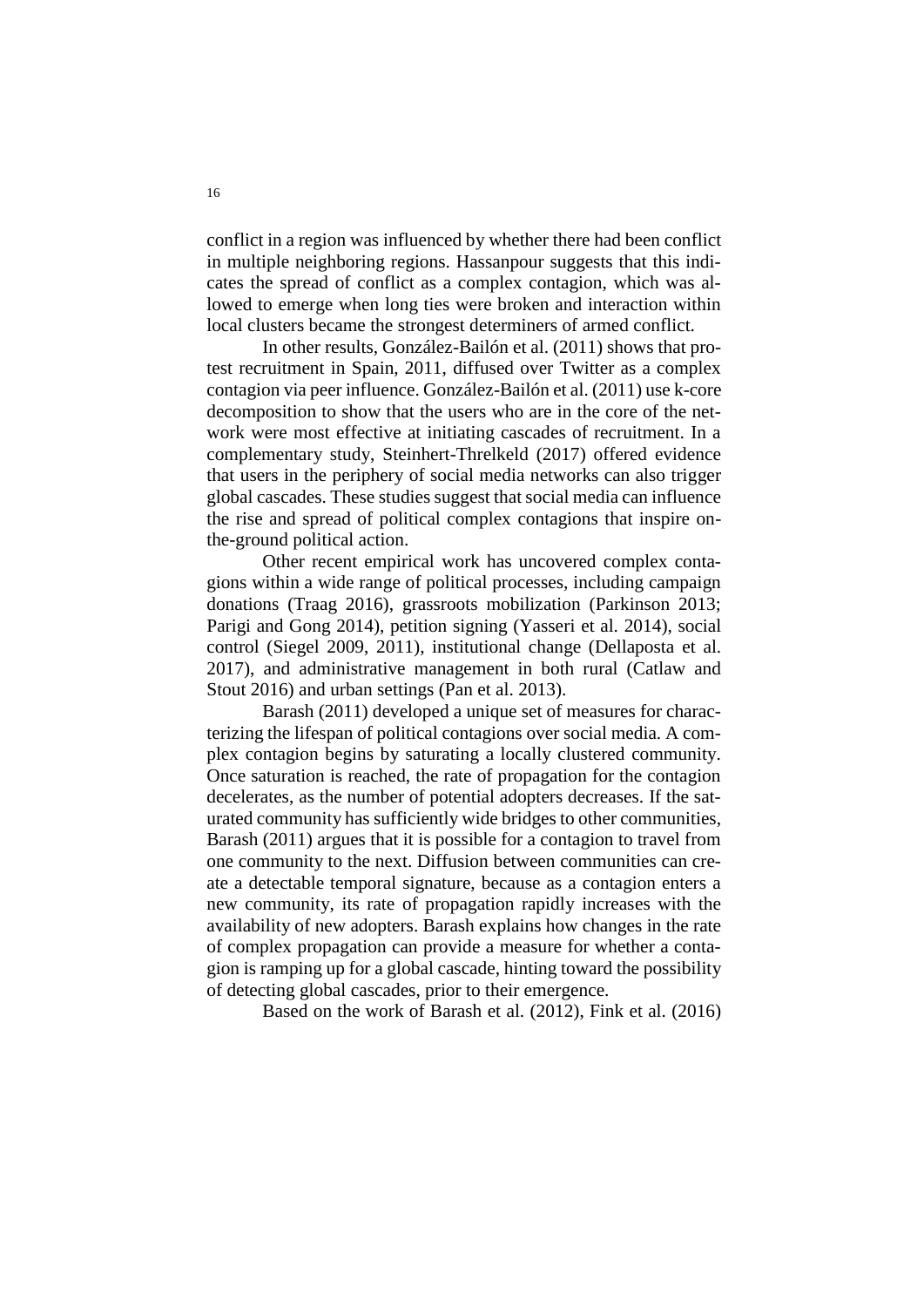developed a number of measures for characterizing the spread of political hashtags as complex contagions. These measures include: *peakedness, commitment, concentration,* and *cohesion*. Peakedness concerns the duration of global activity associated with a contagion, where a peak refers to a day-long period of usage when the average mentions per day is more than two standard deviations away from the average mentions in the preceding days. Peakedness is closely related to burstiness, which has been shown to play an important role in threshold-based cascade dynamics (Takaguchi et al. 2013). Commitment refers to the number of people who sustain the life of a complex contagion, even though they endure social costs by not conforming to surrounding norms. Concentration simply refers to the proportion of people using a hashtag during a given time period. And cohesion refers to the network density over the subgraph of all users engaged in a particular contagious phenomena. The authors make use of the idea that complex contagions are incubated in locally dense communities before they colonize other communities via sparse connections.

Using these measures, researchers have made a number of valuable observations. Fink et al. (2016) apply these measures to the study of political hashtags in Nigeria. In their sample, they find political hashtags consistently arise with a small proportion of instigators (roughly 20%) who are densely connected, and that almost 60% of late adopters for political hashtags had 2 or more previous adopter friends. News hashtags, by contrast, are first propagated by largely unconnected instigators who constitute between 50% and 90% of the network, where less than 10% of adopters had 2 or more previous adopter friends. Consistent with Romero et al. (2011), the authors suggest that political hashtags require influence from multiple peers because they have higher social costs, especially in countries like Nigeria where surveillance by governments and extremists groups looms over users. Compared to other hashtags, the researchers also find that hashtags related to social movements have a higher density of ties among early adopters, consistent with the argument that political movements require a coalition of homophilous, densely connected users (Centola 2013b). Fink et. al further illustrate that it is possible to map the virality of political hashtags using Barash's measures for the temporal signatures of diffusion. They show how the #bring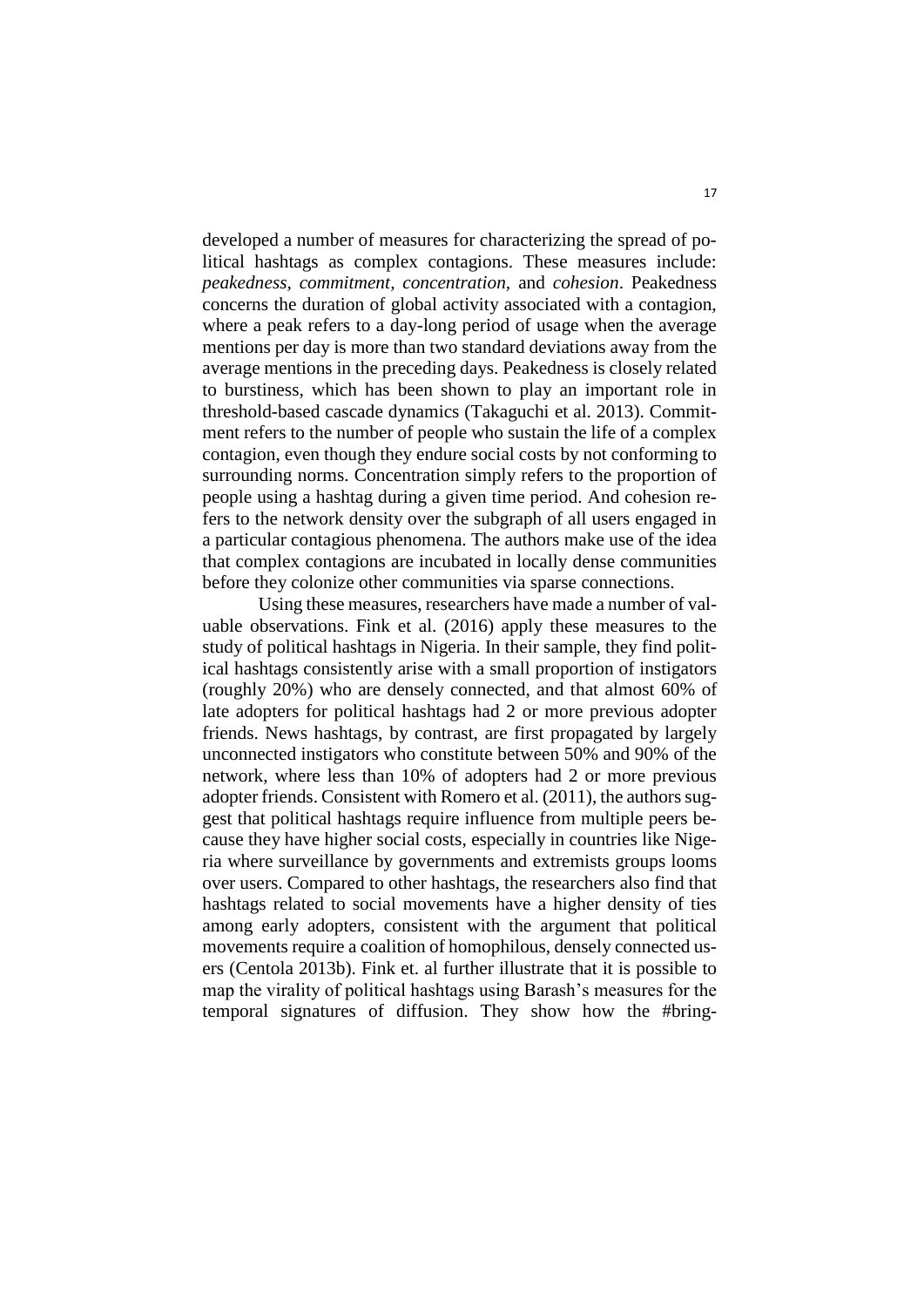backourgirls hashtag went viral shortly after a period of decreased usage among early adopters, which indicated saturation in a local community prior to the spread of the contagion to other communities.

In a related paper, Barash and Kelly (2012) use the same measures to model the spread of complex contagions over Russian Twitter, a significantly different cultural setting. Yet again, these researchers find that politically-salient hashtags diffuse like complex contagions where news hashtags from mass media do not. Importantly, this analysis shows how the heterogeneous distribution of adoption thresholds is critical for understanding political contagions. They find that engagement in political issues is non-uniform across the population, and different communities have distinct patterns of engagement and adoption, based on how the community relates to the content captured by the hashtag. Users belonging to groups that oppose the political regime engage with controversial topics over a long period, as a committed minority. Contrary to expectations, they find that when hot button issues relevant to the opposition make it into the mainstream, they are much more likely to sustain global saturation, even amongst pro-government users. These results suggest that reinforcement dynamics can drive the spread of politically-salient content over social media.

The diffusion of political contagions online interacts with both the structure of the sub-communities that they reach and the group identities that they activate. In March of 2013, 3 million Facebook users changed their profile picture to an 'equals sign' to express support of same-sex marriage. Consistent with earlier work, State and Adamic (2015) found that the equals sign profile picture spread as a complex contagion. Their data suggests that mass media created only about 58,000 spontaneous adopters, while roughly 106 million users adopted based on peer exposures. They find that it took, on average, exposures to 8 different peer adopters for a person to adopt. When examining this threshold, the authors uncover intricate dependencies between the identity of a user and their willingness to adopt. Users were more likely to be exposed and thereby more likely to adopt if they were female, liberal, non-heterosexual, and between the ages of 25-34. These findings suggest that thresholds for adopting contagions are modulated by online identity signaling regarding political values and beliefs. Similar, smaller scale studies of behavior on Facebook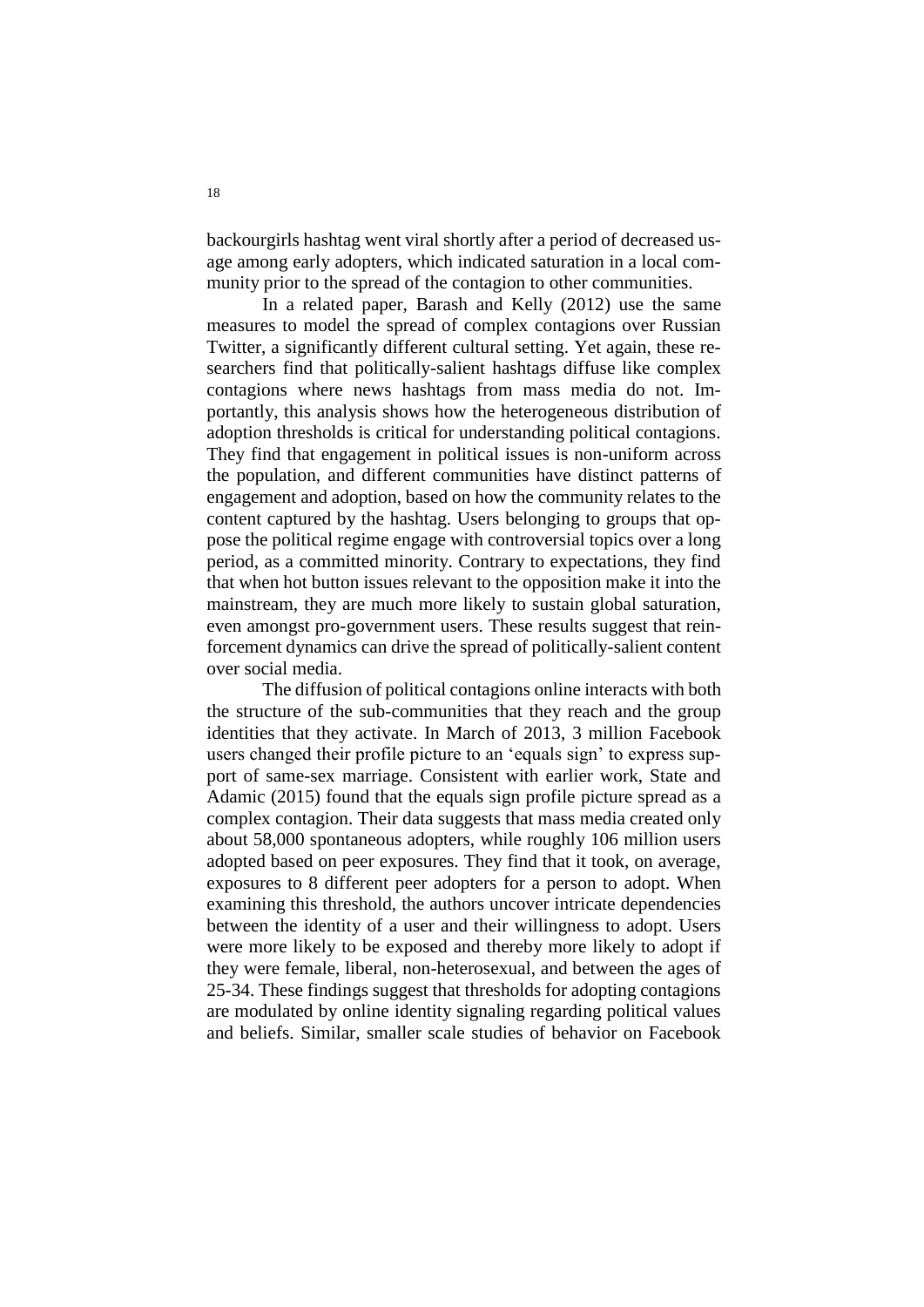find that a user's demographic characteristics do not determine their influence in generating cascades, but instead most cascades rely on multiple users to trigger spreading (Sun et al. 2009).

The study of political contagions – offline and online – reveals a number of subtleties in how thresholds operate in sociological contexts. Political identity is a driving motivation for behavior change, suggesting that homophily and clustering in social networks can be essential for incubating the early growth of a political behavior over social media. Furthermore, gender, race, and religion are also strong predictors of whether someone will be exposed and receptive to a political contagion. A recent study by Traag (2016) shows that campaign donations diffuse as complex contagions, but the findings here emphasize the value of diversity. The growth of support for a candidate increases when people are exposed to donors from separate communities, particularly if those donors supported the opposite party. Diversity can thus complement homophily when it signals wider support for a candidate, and thereby increases the likelihood that the candidate will be more effective for achieving bi-partisan goals. The details are subtle, however, since there are also situations where diverse support for a candidate might signal mixed allegiances and comprise the candidate's party loyalty. The complementary roles of homophily and diversity in supporting complexity depend upon the content of the political messages that are used and the identities that they activate.

### **3. Theoretical Advances**

Recent research into the formal model of complex contagions has explored two general directions. The first direction investigates how complex contagions spread within large networks of varying topologies. To date, researchers have examined threshold-based contagion models within power-law (Barash et al. 2012), locally tree-like (Gleeson and Cahalane 2007), degree-correlated (Gleeson 2008; Dodds and Payne 2009), directed (Gai and Kapadia 2010), weighted (Hurd and Gleeson 2013), small-world (Centola et al. 2007), modular (Galstyan and Cohen 2007), clustered (Ikeda et al. 2010; Hackett et al. 2011), temporal (Karimi et al. 2013; Backlund et al. 2014), multiplex (Brummitt et al. 2012; Yağan et al. 2012, Lee et al. 2014), and interdependent lattice networks (Shu et al. 2017). Researchers have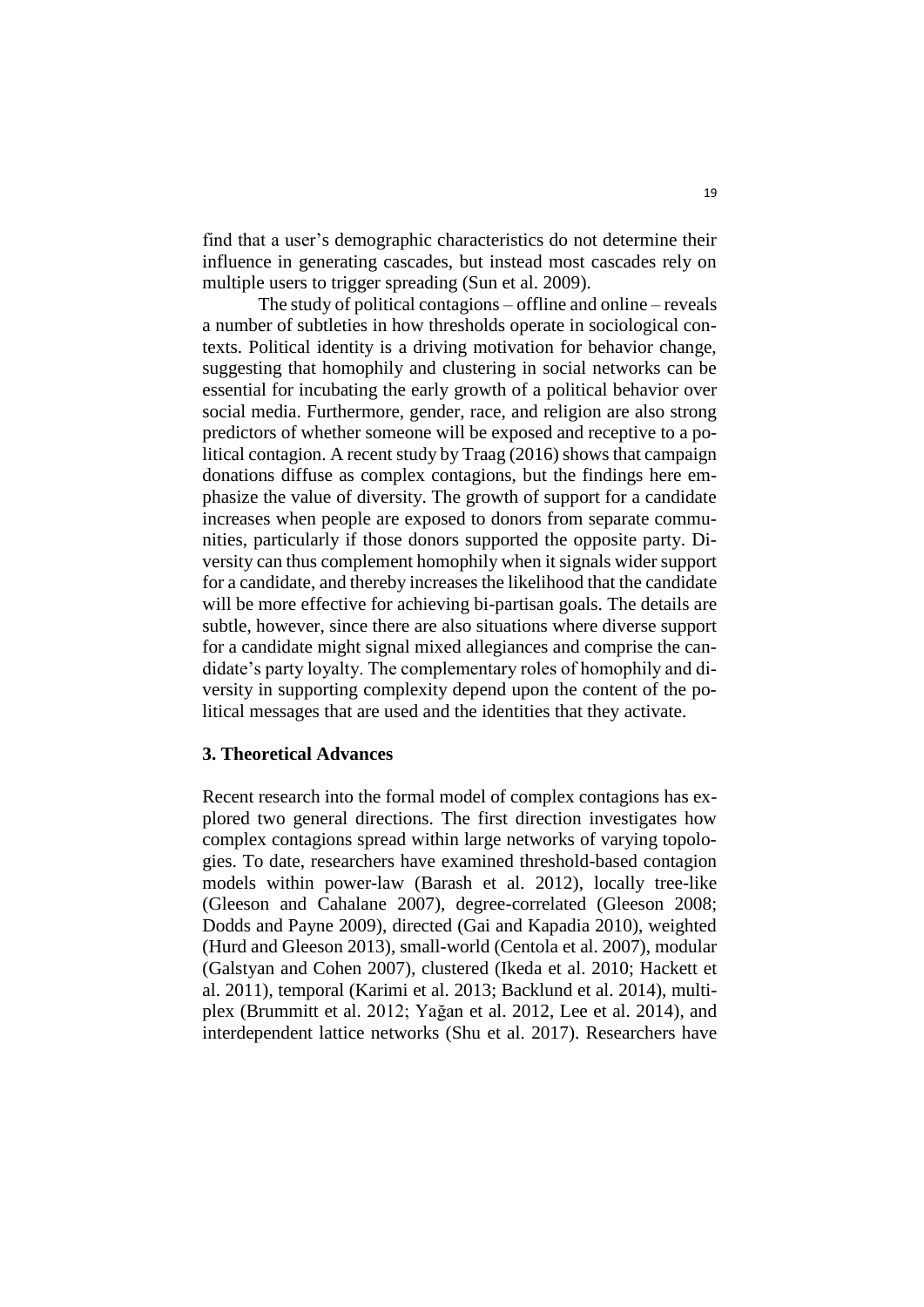used different topologies to simulate how external factors like mass media influence cascade dynamics (Bassett et al. 2012), and how topologies influence percolation processes (Zhao et al. 2013). A pivotal theoretical finding is that complex contagions require a critical mass of infected nodes to initiate global cascades, and it has been shown that critical mass dynamics depend in sensitive ways on network topology and the distribution of node degree and adoption thresholds (Barash 2011). There has also been efforts to provide analytic proofs for the global dynamics of complex contagions (Barash 2011; O'Sullivan 2015). At the cutting-edge is research into how complex contagions spread in coevolving, coupled, time-varying, and multi-layered networks (Takaguchi et al. 2013; Pastor-Satorras et al. 2015).

The second major direction in theoretical complex contagion research concerns mechanisms of diffusion at the node-level, concerning individual attributes and thresholds. Wang et al. (2015a, 2015b) propose a contagion model which shows that the final adoption size of the network is constrained by the memory capacities of agents and the distribution of adoption thresholds. Perez-Reche et al. (2011) simulate complex contagion dynamics with synergistic effects among neighbors, and McCullen et al. (2013) structure the motivation for an agent to adopt a behavior as a combination of personal preference, the average of the states of one's neighbours, and the global average. Dodds et al. (2013) attempt to explicitly encode sociological processes into their models by building agents with a preference for imitation but an aversion for complete conformity. Melnik et al. (2013) model *multi-stage* complex contagions, in which agents can assume different levels of personal involvement in propagating the contagion, at different times in their lifecycle. They find that multistage contagions can create multiple parallel cascades that drive each other, and that both high-stage and low-stage influencers can trigger global cascades. Huang et al. (2016) build agents with a persuasiveness threshold which determines their ability to initiate adoption. This new parameter can cause networks to become more vulnerable to global cascades, especially heterogeneous networks. Further incorporating sociological considerations, Ruan et al. (2015) simulated how conservativeness among nodes - i.e. the reluctance to adopt new norms - interacts with cascades caused by spontaneous adopters.

The latest theoretical developments have informed research on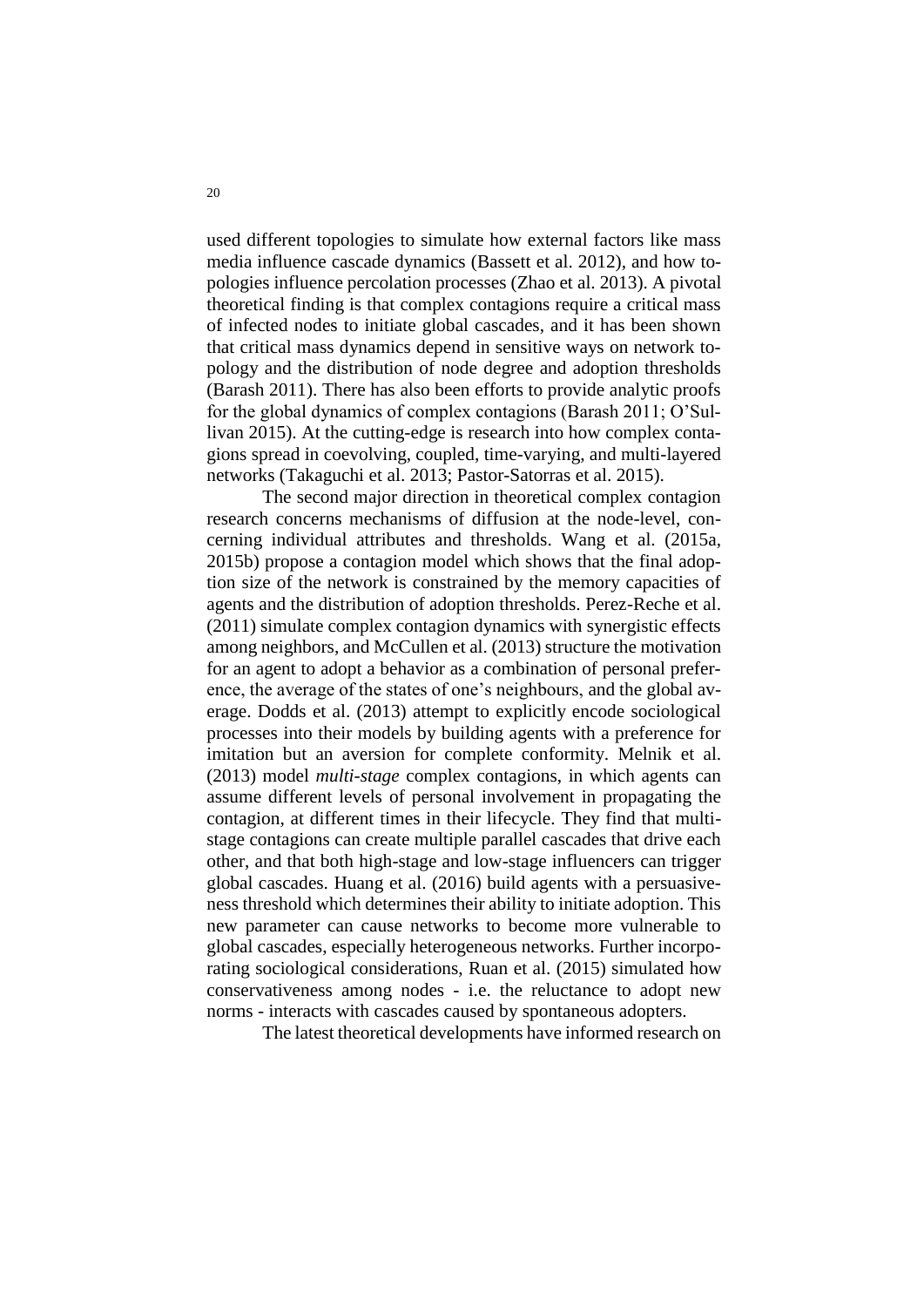how to design network interventions and seeding strategies to stop the spread of harmful complex contagions (Kuhlman et al. 2015). Such interventions are based on the use of oppositional nodes that are permanently unwilling to adopt a behavior, regardless of peer influence. Kuhlman et al. (2015) offers two heuristics for using seeding methods to determine critical nodes for inhibiting the spread of complex contagions. The first heuristic is to select the nodes with the highest degree, and the second heuristic is to select nodes from the 20 core, determined by k-core decomposition. They show how the second heuristic is more effective for initiating and preventing global cascades, because selecting from the 20 core increases the likelihood that nodes are adjacent and thereby capable of reinforcing each other's influence. Centola (2009) shows that similar ideas can be used to evaluate the tolerance of networks against error and attack. Albert et al. (2000) showed that scale-free networks are robust against network failures, defined in terms of the inability to diffuse simple contagions. When it comes to diffusing complex contagions, Centola shows that scale-free networks are much less robust than exponential networks. Thus, moving from simple to complex contagions changes the robustness properties of scale-free networks. Building on this work, Blume et al. (2011) investigate which topologies are more susceptible to what they call *cascading failures*, which refers to the outbreak of negative complex contagions that are harmful for social networks. Siegel (2009, 2011) shows how these developments can inform models for repressing social movements and performing crowd control on the behalf of governments.

While early models of diffusion consider individual contagions as independent and spreading in isolation, a number of studies have begun to investigate evolutionary dynamics among multiple complex contagions. Myers and Leskovec (2013) develop a statistical model wherein competing contagions decrease one another's probability of spreading, while cooperating contagions help each other in being adopted throughout the network. They evaluate their model with 18,000 contagions simultaneously spreading through the Twittersphere, and they find that interactions between contagions can shape spreading probability by 71% on average. Jie et al. (2016) construct a similar model to simulate competing rumor contagions in a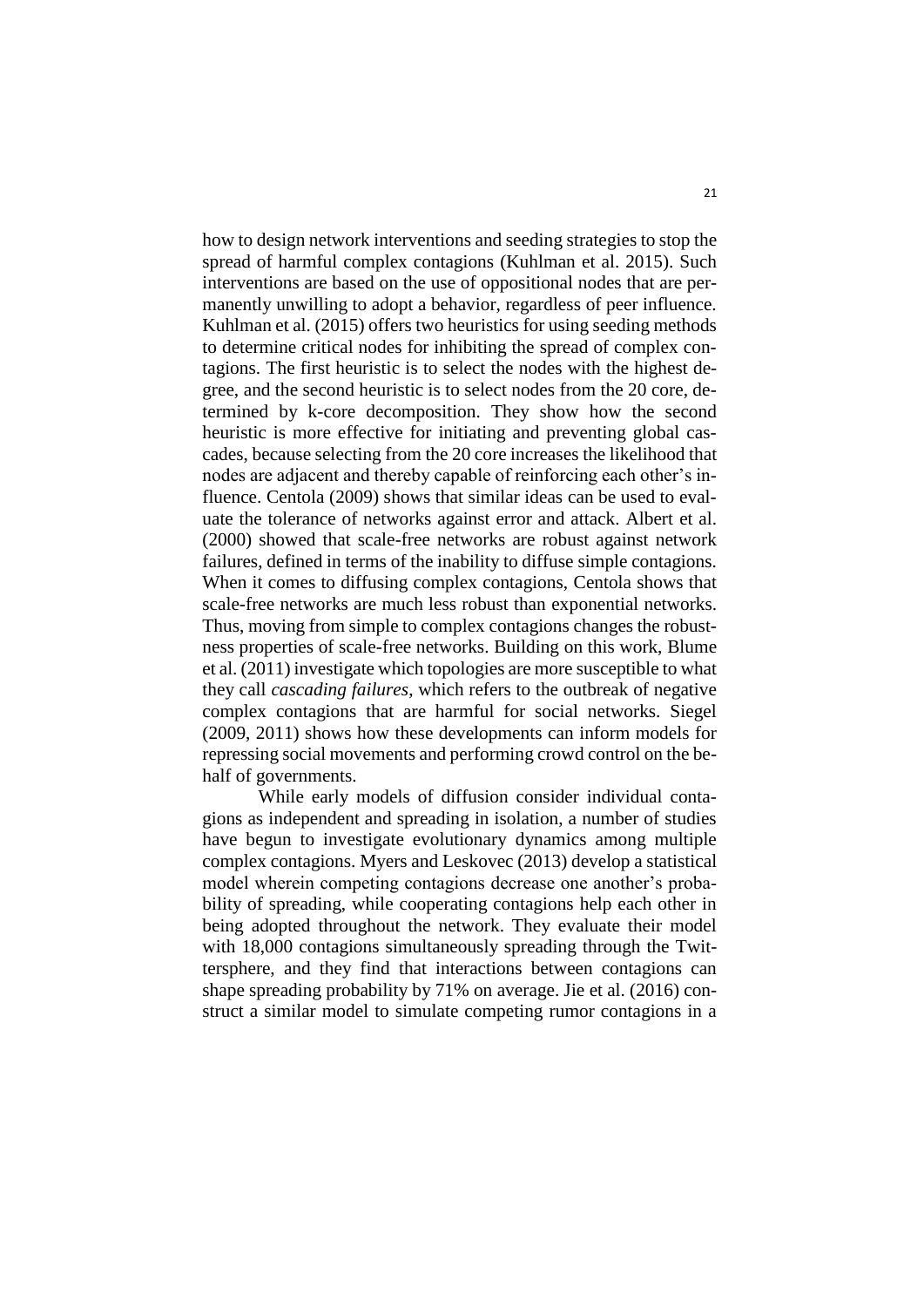homogenous network. Empirical evidence is accumulating that multiple contagions frequently interact in real-world social systems. For instance, the study of social contagions in the health domain has shown competitive dynamics among positive and negative health practices, e.g. smoking vs. jogging (Kuhlman et al. 2011a, 2011b). Most interestingly, health research has uncovered ecological interactions among contagions at different scales, such as the interaction between complex contagions (e.g. health-related attitudes and lifestyle choices), and the spread of simple contagions (e.g. biological pathogens) (Campbell and Salathe 2013).

### **4. New Directions**

Recent work on complex contagions points to three main directions for future development. The first concerns the study of how multiple contagions interact within the same network and across networks, in what may be called an ecology of complex contagions. The second concerns the study of how the structure of thresholds and their behavioral consequences can vary by social context. The third area concerns the interaction of diversity and homophily in the spread of complex contagions, where diversity can refer to either the diversity of demographic profiles among one's local peers, or to the broader structural diversity that local peers may be situated within.

#### *4.1. Ecologies of Complex Contagions.*

Past theoretical research has made significant progress in mapping the behavior of complex contagions within a range of network topologies. Newer work has begun to explore the complexities that arise when multiple kinds of contagions interact in the same network (Su et al. 2016). Moreover, while the content of a contagion undoubtedly influences the spread and interaction of competing behaviors, it may have an impact on network structure as well. An important area of future research concerns how complex contagions shape network structure and how network structure shapes complex contagions, as part of a co-evolutionary process of network formation (Teng et al. 2012).

The process of modeling ecologies of contagions goes hand in hand with a growing effort to model complex contagions in in several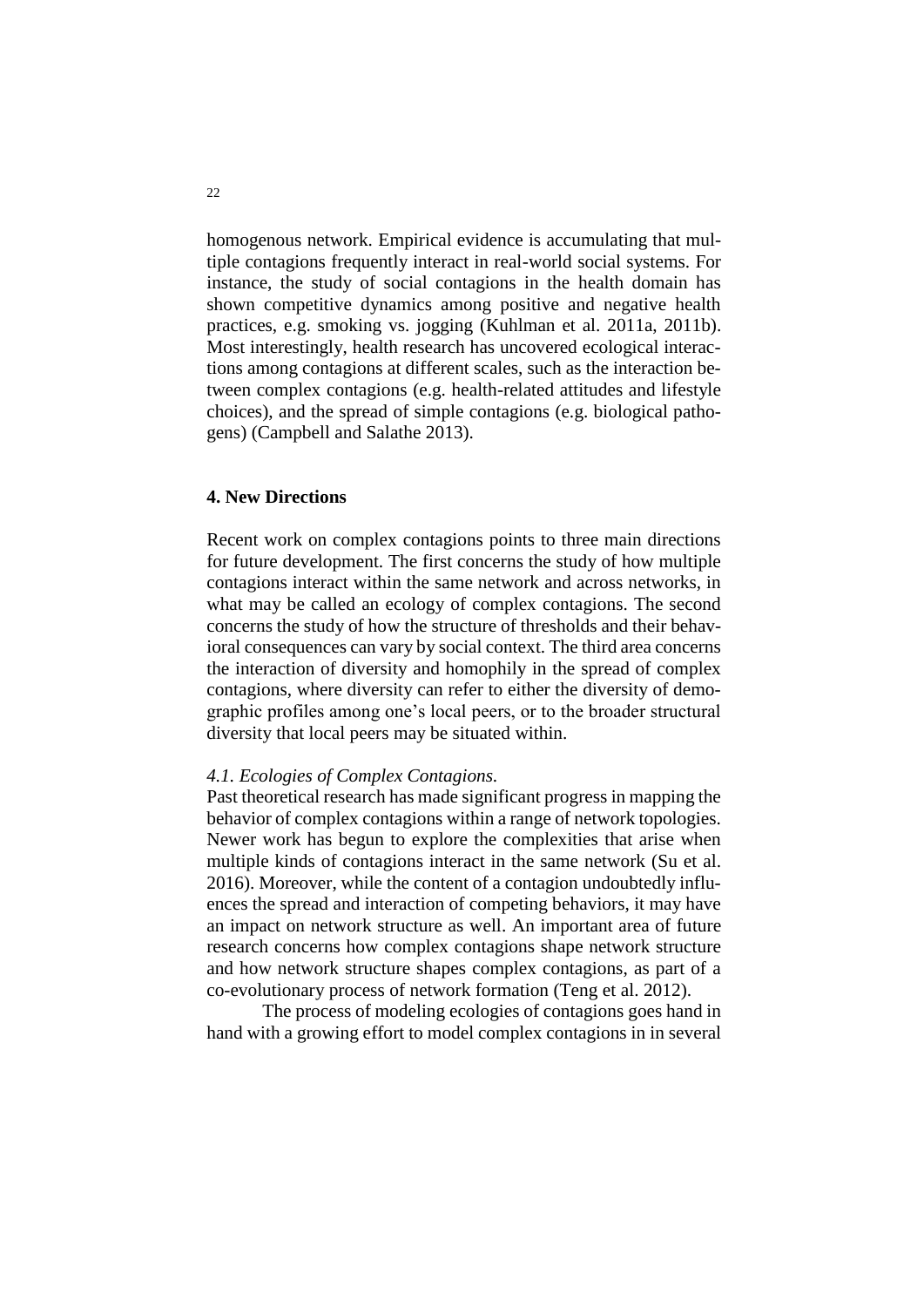new domains of collective behavior. Among the most recent applications is the examination of complex contagions in swarm behaviors. One study showed that complex contagions provided the most robust model of escape reflexes in schools of golden shriner fish, where frightened individuals trigger cascades of escape responses on the basis of a fractional threshold among multiple peers (Rosenthal et al. 2015). Another direction for application concerns the role of complex contagions in cognitive science. Simulation results suggest that complex contagions may be able to account for the emergence and spread of new categories, at the level of both perception and language, consistent with the longstanding view that cultural artifacts depend on principles of emergence and diffusion (Dimaggio 1997; Puglisi et al. 2008; Centola and Baronchelli 2015). Related extensions concern the role of contagion in the structuring of collective memory (Coman et al. 2016). Situating complex contagions at this level will extend existing perspectives on how processes of social diffusion are woven into the foundations of culture and cognition.

#### *4.2. Mapping Heterogeneous Thresholds in Context.*

Extant models represent threshold heterogeneity in terms of distributions of values along a numerically defined scale, from 0 to 1 (Morris 2000). Applied studies of contagion dynamics show how thresholds vary by individual differences and contextual dependencies relating to the content of the contagion and its sociological significance. For instance, there appear to be a different set of thresholds that govern the adoption of a contagion (e.g. a technology) and the termination of the contagion (Karsai et al. 2014). Similarly, the study of health contagions suggests that people are susceptible to influence by those supporting a positive health behavior and to those resisting it, where individuals may vary in their responses to processes of support and resistance (Kuhlmann et al. 2011a; Myneni et al. 2015).

In the context of social media, readymade sharing buttons alter the cost structure for certain contagions, allowing memes to be adopted simply with a click. Interface design can also make certain contagions more costly, thereby impacting the thresholds of individuals and their willingness to adopt. Certain complex contagions, such as political hashtags, appear to require exposure from 2-5 peers (Barash and Kelly 2012), whereas changes in profile pictures appear to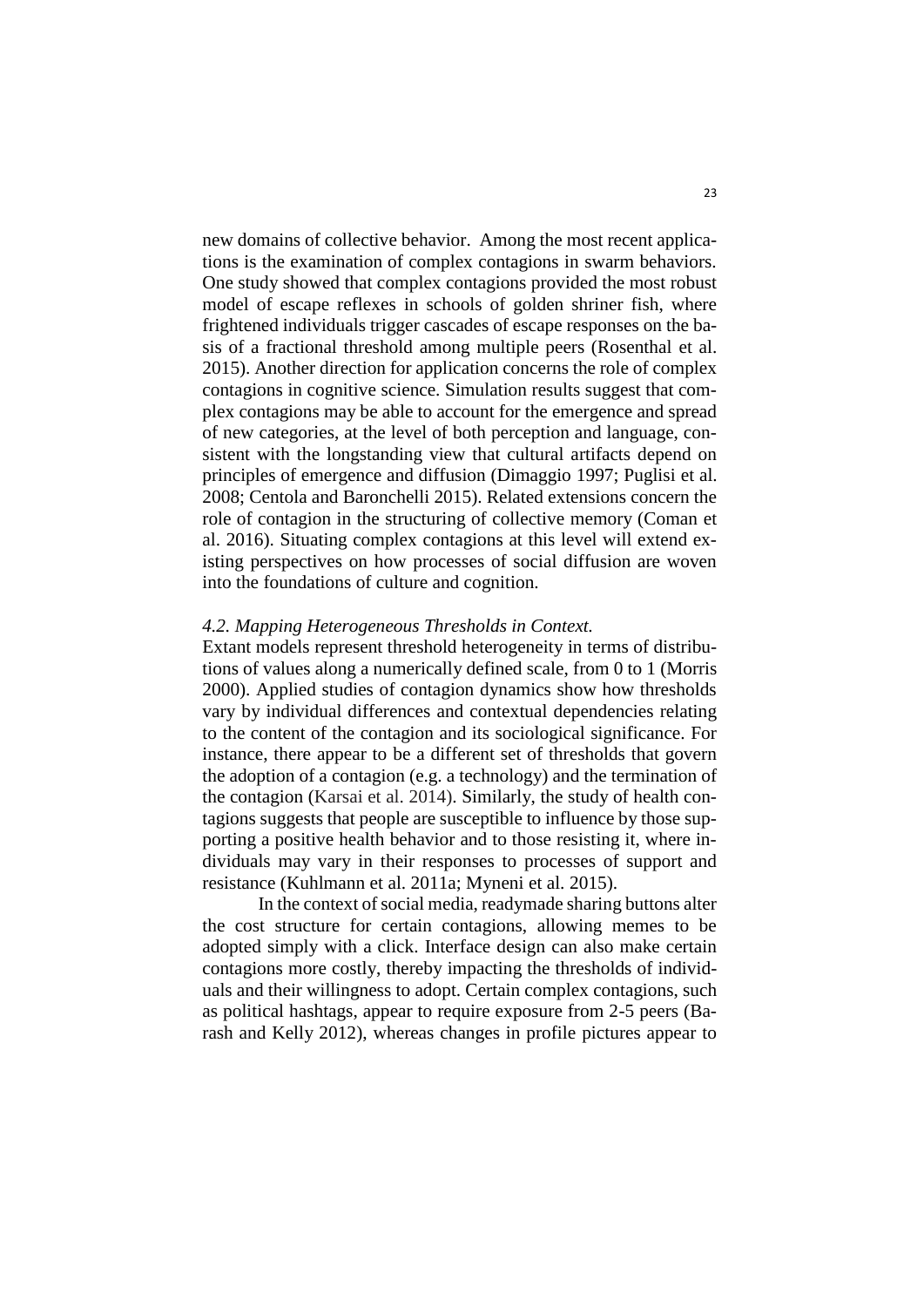require exposure of up to 8 or more peers (State and Adamic 2015). One conjecture is that thresholds are fractional, and therefore depend sensitively on the number of connections that a person has. The more connections there are, the higher the thresholds are likely to be.

Finally, identity appears to play a structural role in defining thresholds. Identity has been used in two ways: group identity and personal identity. A few recent studies have excluded group identity and focused narrowly on personal identity, such as demographic characteristics (Aral et al. 2009; Aral and Nicolaides 2017). However, the role of demographic characteristics such as gender and race on adoption thresholds is hard to understand independently of social context. Depending on the social context and the identities that are activated, people will react differently to a political contagion than to a health contagion. By contrast, other work has suggested that demographic traits play an important role in defining group identity, which in turn interacts with people's thresholds for adoption (Centola 2011).

Political studies further show how identity-based responses to contagions can take a variety of forms, where thresholds do not simply represent the binary outcome of adoption – they also represent whether an individual will join a committed minority, or whether they will actively attempt to punish deviant behavior (Centola 2013b). Parkinson (2013) uses ethnographic methods to suggest that part of the reason why identity influences contagion thresholds is because identities correspond to different functional roles in a social system, which entail different kinds of behavioral responses that mediate diffusion. These studies help to expose how group membership and normative pressures give rise to individual variation in threshold dynamics. It is likely that individuals differ in the kinds of thresholds they adopt toward a potential contagion based on how they categorize the contagion, relative to their political identity (State and Adamic 2015; Traag 2016). It may therefore be useful to consider different types of thresholds that vary along sociological and psychological dimensions, where key differences are marked by how contagions interface with the identity-based responses of individuals and groups.

*4.3. The Roles of Homophily and Diversity in Diffusion.*  There are two forms of diversity in the literature on diffusion. Re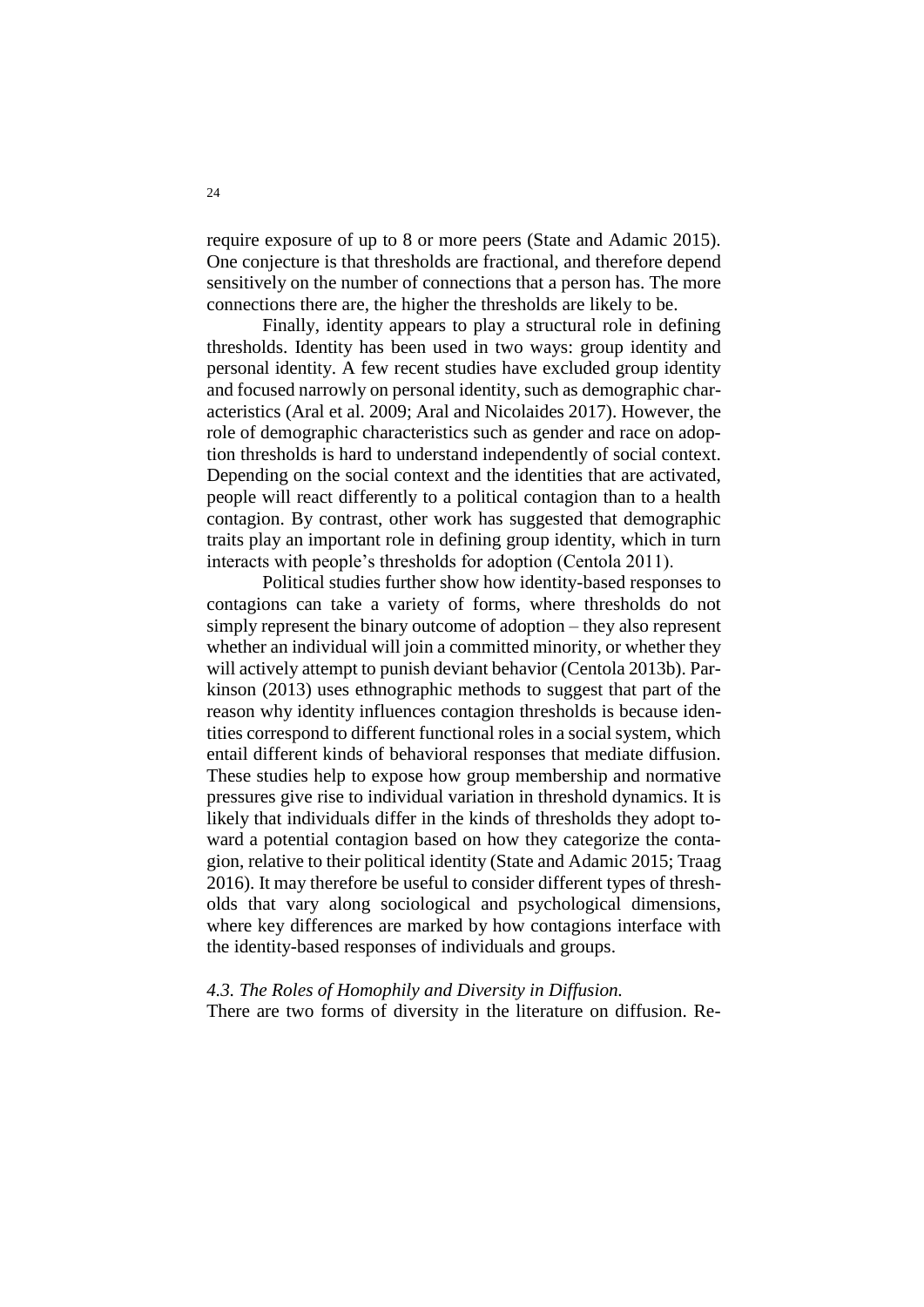searchers use the term to refer to cases where one's local neighborhood in the network consists of people with different demographic profiles and personality traits. We may call this *identity-based* diversity. At other times, researchers use the term to refer to *structural diversity* where one's local neighborhood consists of people who belong to separate components of the network, identified by removing the ego node from the ego network. The first kind of diversity tends to limit diffusion of complex contagions, while the second kind tends to amplify it.

Looking at identity-based diversity, Centola (2011) compared complex contagion dynamics on homophilous networks to the dynamics on non-homophilous networks, keeping network topology constant. The results showed that homophily (i.e., reduced identitydiversity) significantly improved the spread of complex contagions. The reason for this is that greater similarity among contacts in a health context made peers more relevant. Women were more likely to adopt from women, and obese people were likely to adopt from obese people. Reinforcing signals from irrelevant (i.e., diverse) peers were largely ignored, while reinforcing signals from relevant (i.e., similar) peers were influential in getting individuals to adopt a new health behavior. This result was most striking for the obese individuals. Exposure among obese individuals was the same across conditions, yet there was not a single obese adopter in any of the diverse networks, while the number of obese adopters in homophilous networks was equivalent to the total number of overall adopters in the diverse networks –resulting in a 200% increase in overall adoption as a result of similarity among peers.

The effects of homophily can be complemented by structural diversity. In studying the complexity of campaign donations, Traag (2016) suggests that structural diversity can increase the credibility of a complex contagion. If one belongs to an echo chamber, where one's peers are highly similar and densely connected, then peer agreement may undermine credibility, since their agreement may be the result of induced homophily and pressures for conformity. By contrast, if one's peers are from different components of the network, their opinions may reasonably be viewed as independent and mutually confirming. What unites these arguments is the supposition that people use the identity composition of their local network neighbors to infer the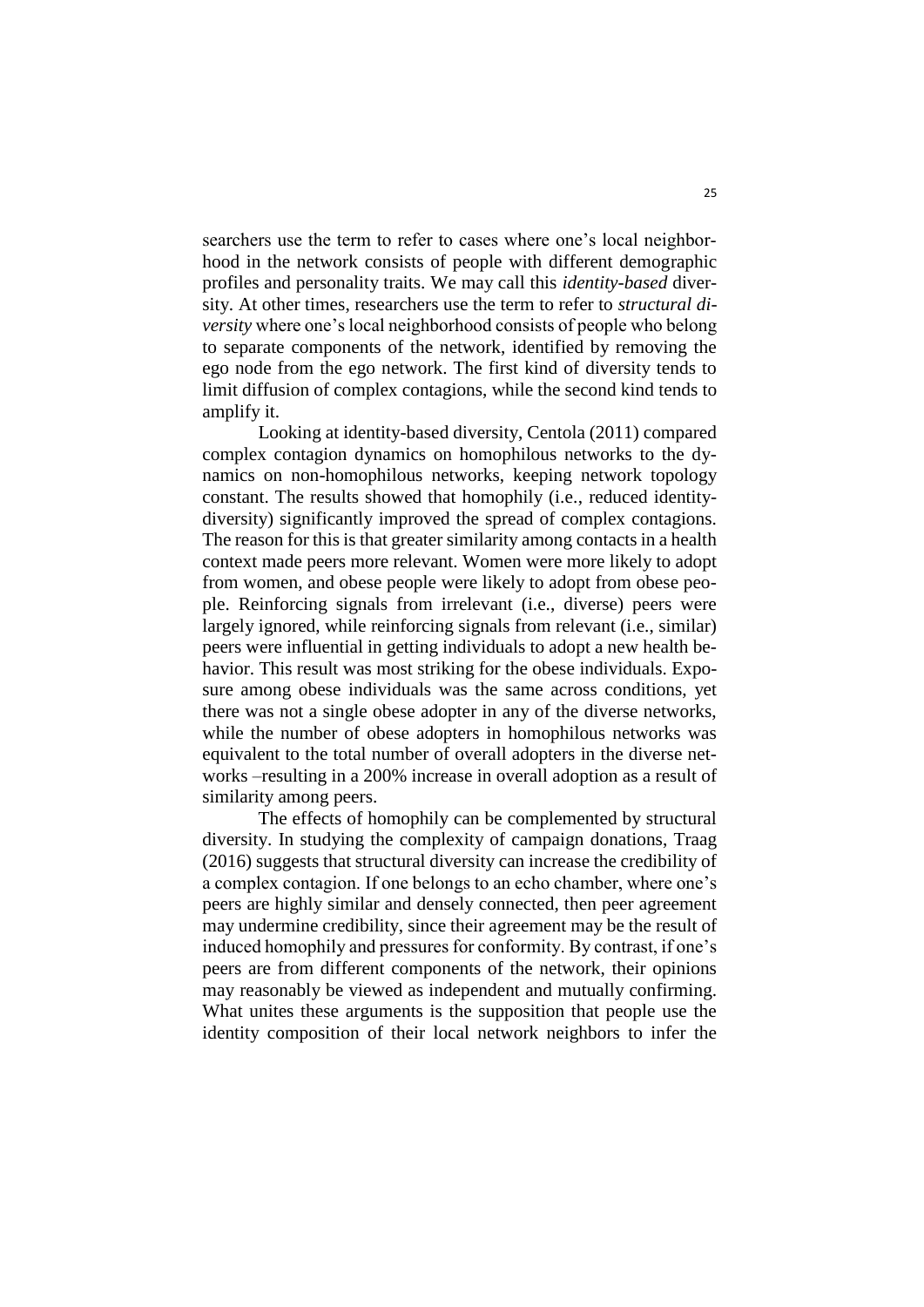broader structural diversity of their network. However, structural diversity does not imply reduced homophily. Individuals may be similar to their friends in different ways. They may be the same gender as some, have the same professional role as others, and participate in the same volunteer organizations as yet others. While identity diversity can correlate with structural diversity, it does not always provide a reliable way for inferring it. Receiving reinforcing encouragement from individuals who belong to different parts of a person's social network strengthens the independence of their signals, and may therefore be more likely to trigger adoption.

Similarly, Ugander et al. (2012) identify how the mechanism of structural diversity can boost the influence of social reinforcement. Their study of Facebook shows that people are more likely to adopt a social media technology when they receive invites from people belonging to separate components of their ego network. Structural diversity does not, however, entail identity-based diversity. Ugander et al.'s study leaves open the possibility that structural diversity alone – without identity-based diversity – can modulate adoption thresholds.

This observation is especially interesting in light of State and Adamic's (2015) finding that while the number of friends a user had scaled linearly with their chances of adoption, adoption probabilities plummeted as soon as a user possessed 400 friends or more. The authors propose that having too many friends on social media can stifle the spread of complex contagions by exposing users to a variety of content so vast that they fail to receive repeated exposure by different peers to any given phenomenon. Consistent with earlier results on political hashtags and social movement mobilization, these findings suggest that more contentious complex contagions tend to benefit from clustered, homophilous networks that can foster social change without being overwhelmed by countervailing influences.

### **5. Conclusion**

Complex contagions are found in every domain of social behavior, online and off. Early theoretical developments in complex contagions showed that topology and the distribution of adoption thresholds can be decisive for determining whether global saturation is possible. More recent theoretical modeling concerns the interaction of multiple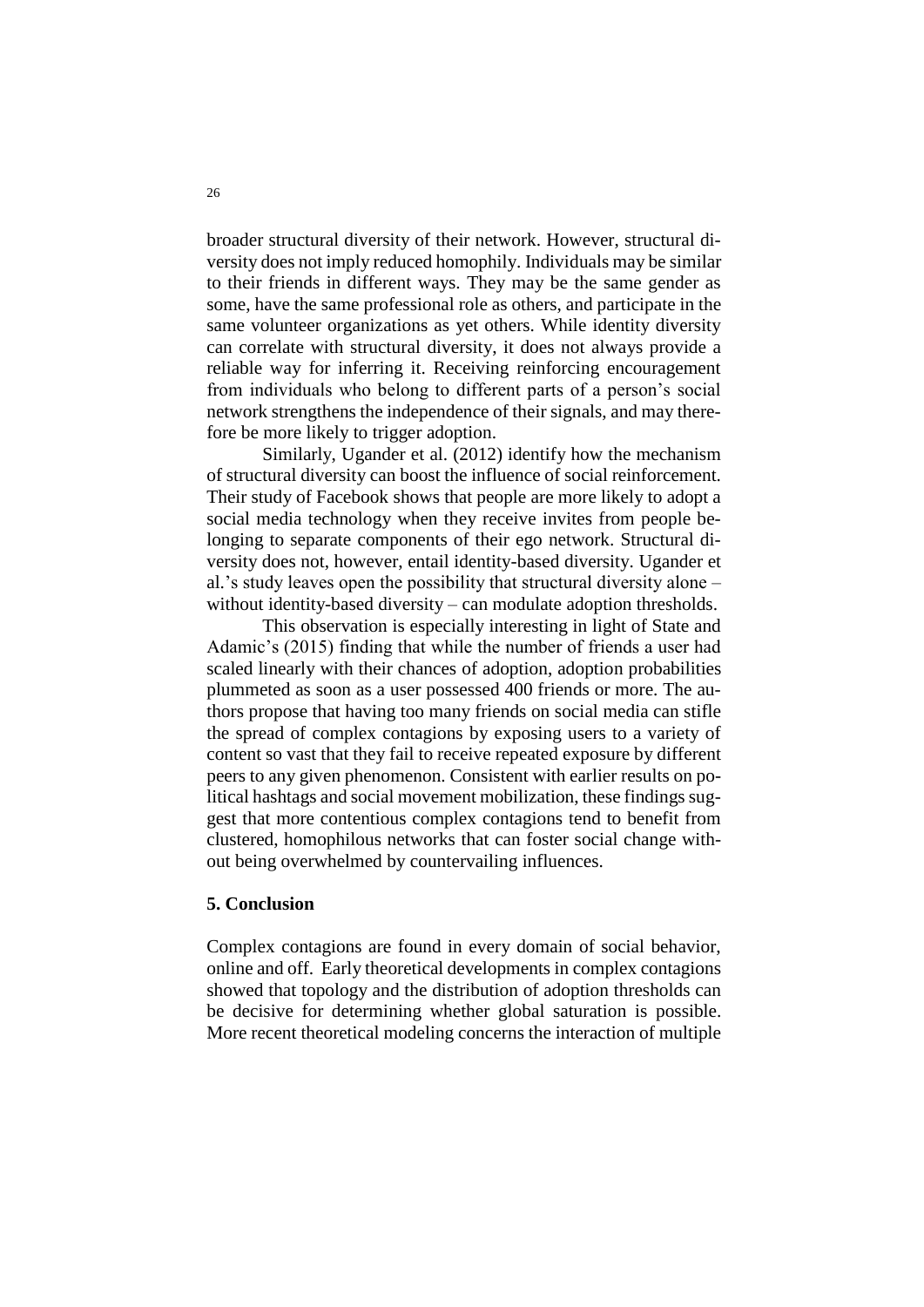different contagions in the same network, where individuals are attributed different motivations and behavioral responses to each contagion. One of the critical challenges ahead involves mapping heterogeneous thresholds in context, where political identity, group membership, and even the content of contagions can affect individual thresholds and, by consequence, diffusion. Another valuable area for future research concerns the ways in which individuals use information about global network structure to inform their adoption patterns, as is demonstrated by the effects of structural diversity on diffusion. Investigations in this direction will benefit from studying how individuals infer global structure from local interactions, and how new social media environments are augmenting these inferences by supplying information about one's broader ego network. As shown by the literature accumulated over the last decade, examining complex contagions in various applied domains has been enormously fruitful. Each new domain has revealed new elements of diffusion dynamics that require new theoretical explanations and elaborated modelling techniques, revealing new areas of cumulative progress in understanding the collective dynamics of social diffusion.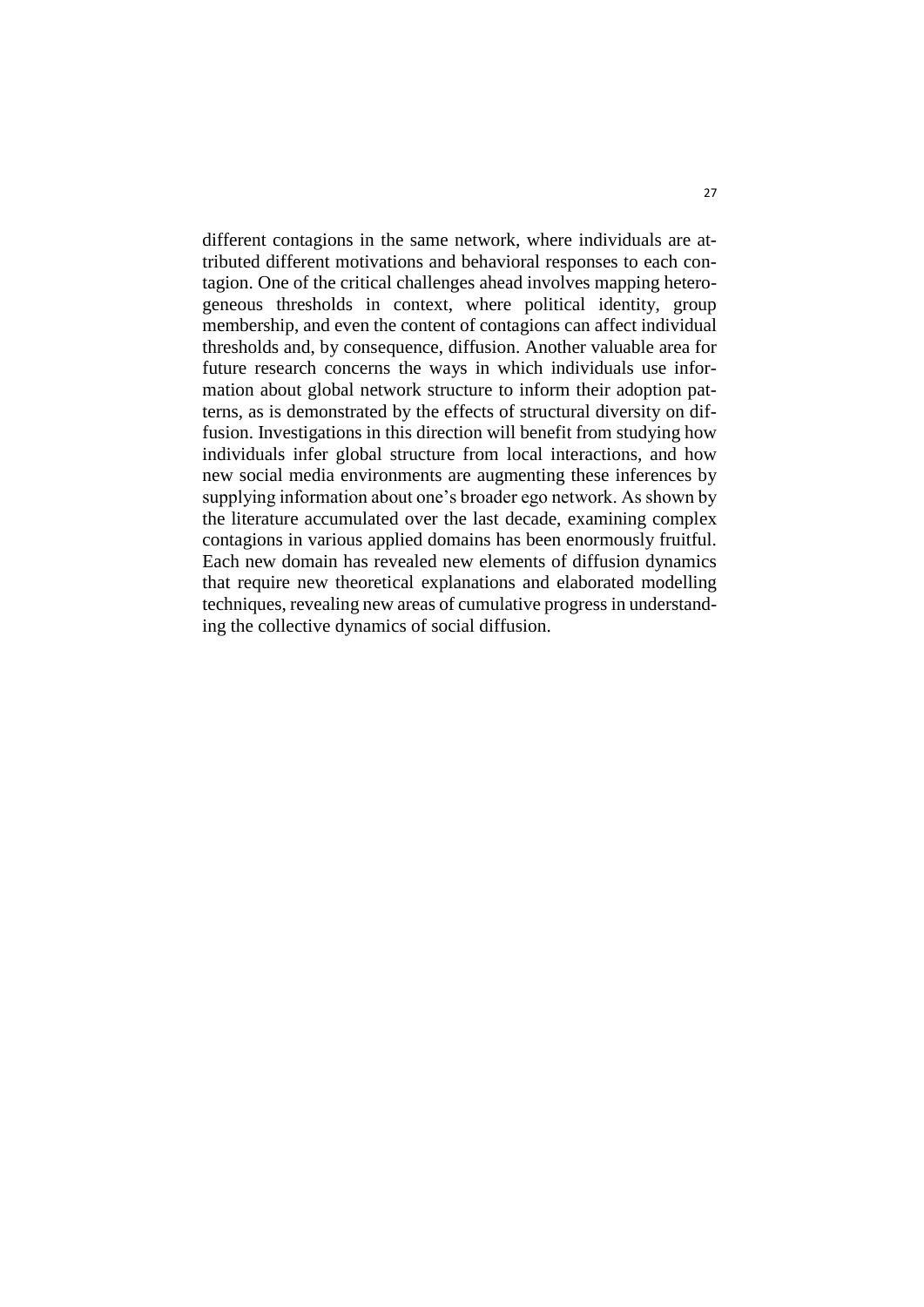#### **References**

- Albert, R., Jeong, H., & Barabási, A. (2000). Error and Attack Tolerance of Complex Networks. *Nature,* 406, 378-382.
- Alvarez-Galvarez, J. (2015). Network Models of Minority Opinion Spreading: Using Agent-Based Modeling to Study Possible Scenarios of Social Contagion. Social Science Computer Review, 34(5).
- Aral, S., Muchnik, L. & Sundararajan, A. (2009). Distinguishing influence-based contagion from homophily-driven diffusion in dynamic networks. *PNAS*, 106(51), 21544-21549.
- Aral, S. & Nicolaides, C. (2017). Exercise contagion in a global social network. *Nat Commun* 8, 14753.
- Backlund, V. P., Saramaki, J., & Pan, R. K. (2014). Effects of temporal correlations on cascades: threshold models on temporal networks. *Phys Rev E Stat Nonlin Soft Matter Phys*, 89(6).
- Bakshy, E., Karrer, B. & Adamic, L. (2009). Social Influence and the Diffusion of User-Created Content. *Proceedings of the 10th ACM conference on Electronic commerce*, 325-334.
- Bakshy, E., Eckles, D., Yan, R., & Rosenn, I. (2012a). Social Influence in Social Advertising: Evidence from Field Experiments. *arXiv*.
- Bakshy, E., Rosenn, I., Marlow, C., & Adamic, L. (2012b). The Role of Social Networks in Information Diffusion. *Proceedings of ACM WWW 2012.*
- Bandiera, O. & Rasul, I. (2006). Social Networks and Technology Adoption in Northern Mozambique. *The Economic Journal*, 116(514), 869–902.
- Banerjee, A., Chandrasekhar, A. G. , Duflo, E., & Jackson, M. O. (2013). The diffusion of microfinance. *Science*, 341(6144).
- Barash, V. (2011). *The dynamics of social contagion*. PhD Dissertation, Cornell University.
- Barash, V. & Kelly, J. (2012). Salience vs Committment: Dynamics of Political Hashtags in Russian Twitter. *Berkman Center for Internet and Society, Research Publication No. 2012-9.*
- Barash, V., Cameron, C. & Macy, M. (2012). Critical Phenomena in Complex Contagions. *Social Networks*, 34, 451-461.
- Bass, F. (1969). A new product growth for model consumer durables.

#### 28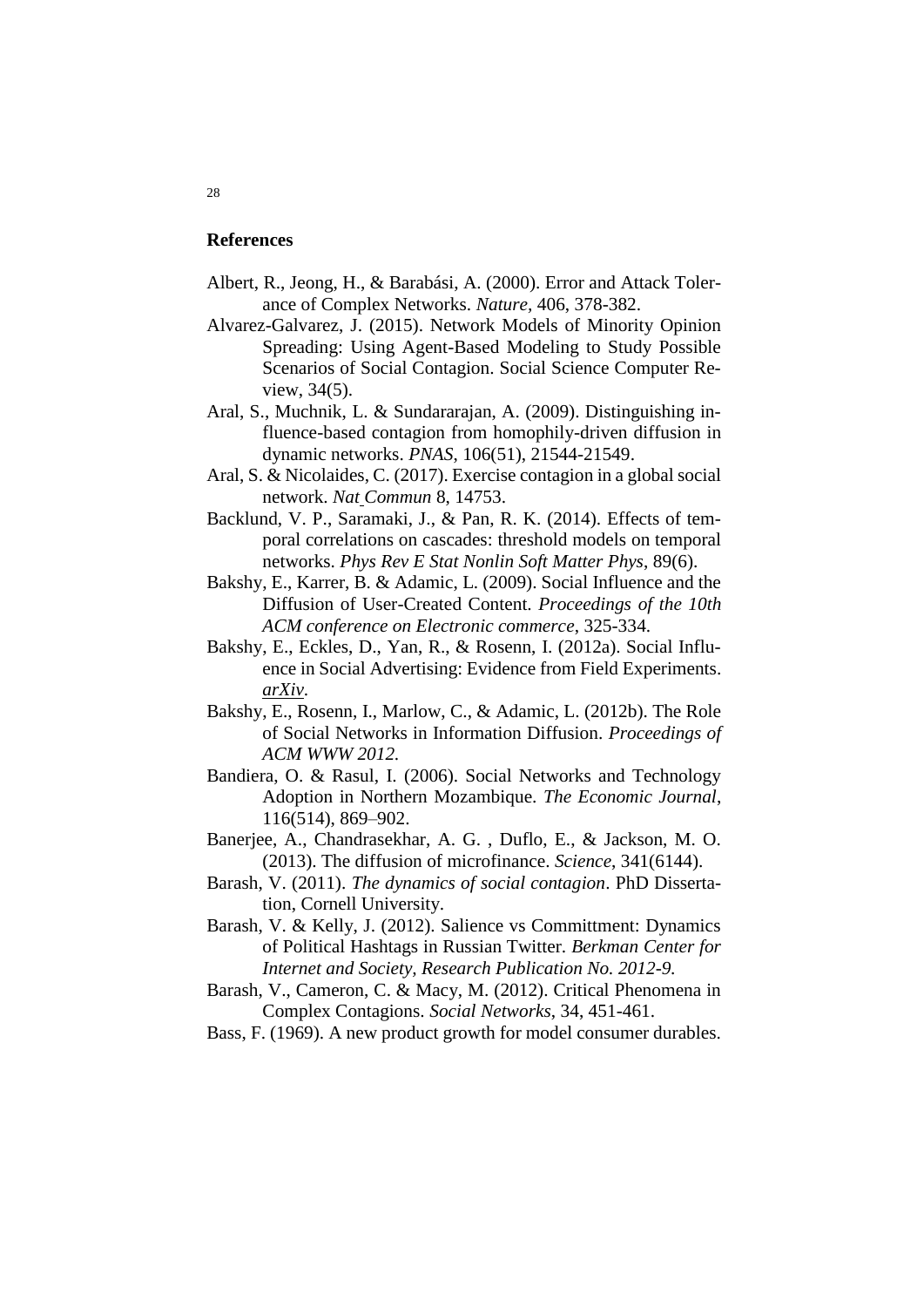*Management Science*, 15(5), 215–227.

- Bassett, D., Alderson, D., & Carlson, J. (2012). Collective Decision Dynamics in the Presence of External Drivers. *arXiv*. <https://arxiv.org/abs/1206.1120>
- Beaman, L., Yishay, A., Magruder, J., & Mobarak, M. (2015). Can Network Theory-based Targeting Increase Technology Adoption? *Working Paper.*
- Berger, J. (2013). *Contagious: why things catch on.* London, Simon and Schuster.
- Blume, L., Easley, D., Kleinberg, J., Kleinberg, R., & Tardos, E. (2011). Which Networks are Least Susceptible to Cascading Failures? *IEEE 52nd Annual Symposium on Foundations of Computer Science (FOCS).*
- Borge-Holthoefer, J., Baños, R. A., González-Bailón, S., and Moreno, Y. (2013). Cascading Behaviour in Complex Soci-Technical Networks. *Journal of Complex Networks*, 1, 3-24. https://doi.org/10.1093/comnet/cnt006
- Brummitt, C. D., Lee, K. M., & Goh, K. I. (2012). Multiplexity-facilitated cascades in networks. *Phys Rev E Stat Nonlin Soft Matter Phys*, 85(4 Pt 2).
- Campbell, E. & Salathe, M. (2013). Complex social contagion makes networks more vulnerable to disease outbreaks. *Sci Rep,*  3(1905).
- Catlaw, T., and Stout, M. (2016). Governing Small-Town America Today: The Promise and Dilemma of Dense Networks. *The American Association for Public Administration*, 76(2), 225- 229.
- Centola, D. (2009). Failure in complex networks. *Journal of Mathematical Sociology*, 33, 64-68.
- Centola, D. (2010). The spread of behavior in an online social network experiment. *Science*, 329(5996), 1194-1197.
- Centola, D. (2011). An experimental study of homophily in the adoption of health behavior. *Science,* 334(6060), 1269-1272.
- Centola, D. (2013a). Social media and the science of health behavior. *Circulation,* 127(21), 2135-2144.
- Centola, D. (2013b). Homophily, Networks, and Critical Mass: Solving the start-up problem in large group collective action. *Rationality and Society*, 25(1), 3-40.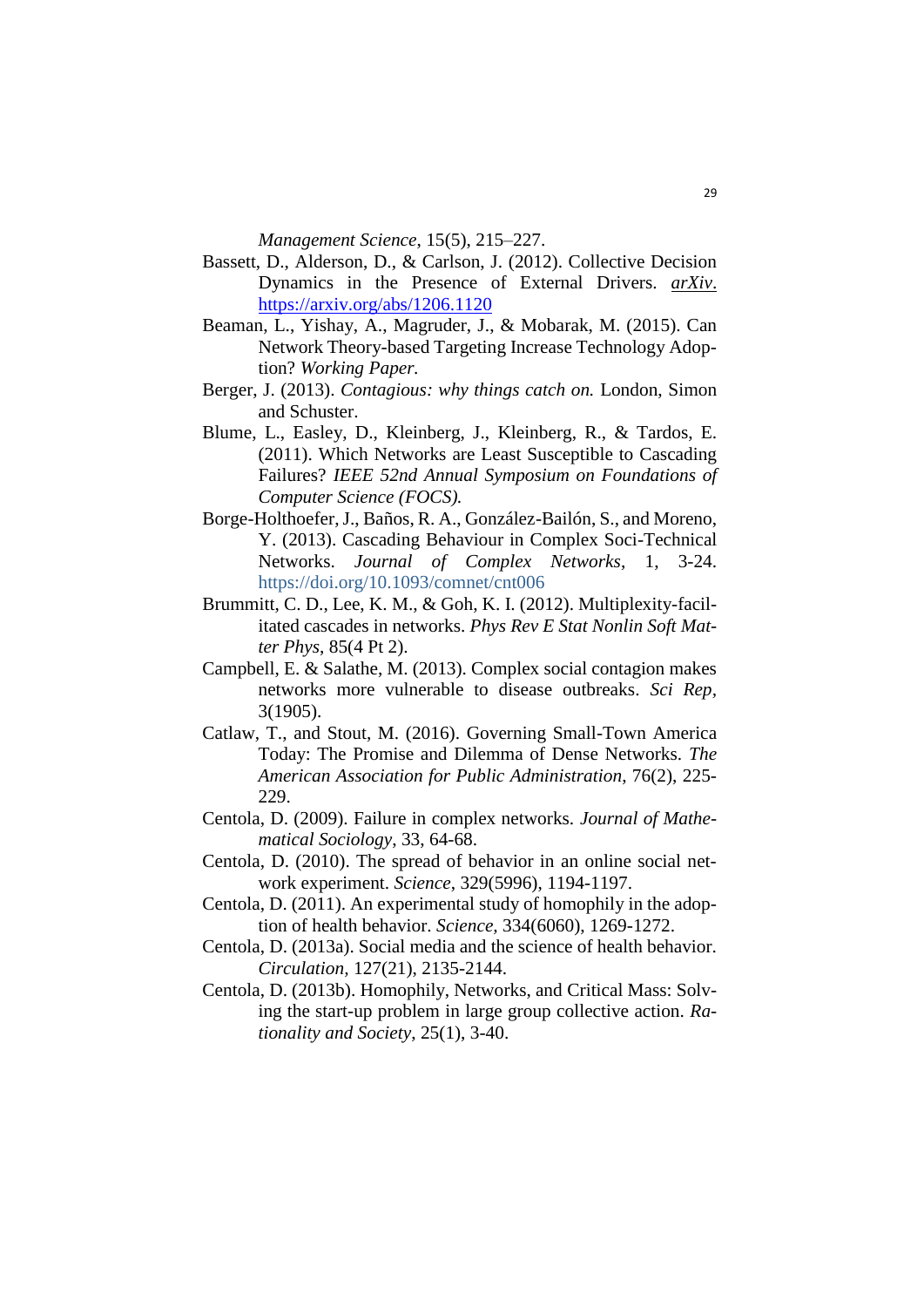- Centola, D. & Baronchelli, A. (2015). The spontaneous emergence of conventions: an experimental study of cultural evolution. *PNAS,* 112(7), 1989-1994.
- Centola, D. & Macy, M. (2007). Complex contagions and the weakness of long ties. *American Journal of Sociology*, 113(3), 702- 734.
- Centola, D, Eguiluz, V., & Macy, M. (2007). Cascade dynamics of complex propagation. *Physica A*, 374, 449–456
- Centola, D. & van de Rijt, A. (2014). Choosing your network: Social Preferences in an Online Health Community. *Social Science and Medicine.* <http://dx.doi.org/10.1016/j.socscimed.2014.05.019>

Christakis, N. A. & Fowler, J. H. (2007). The spread of obesity in a large social network over 32 years. *N Engl J Med*, 357(4), 370-

- 379. Christakis, N. A. & Fowler, J. H. (2008). The collective dynamics of smoking in a large social network. *N Engl J Med*, 358(21), 2249-2258.
- Coleman, J. S., Katz, E., & Menzel, H. (1966). *Medical innovation; a diffusion study.* Indianapolis, Bobbs-Merrill Co.
- Coates, Thomas J., Richter, L., & Caceres, C. (2008). Behavioural Strategies to Reduce HIV Transmission: How to Make Them Work Better. The Lancet, 372(9639), 669–84.
- Coman, A., Momennejad, I., Drach, R. D., & Geana, A. (2016). Mnemonic convergence in social networks: The emergent properties of cognition at a collective level. *PNAS*, 113(29), 8171- 8176.
- Davis, G. & Greve, H. (1997). Corporate Elites and Governance Changes in the 1980s. *The American Journal of Sociology*, 103(1), 1-37.
- DellaPosta, D., Nee, V., & Opper, S. (2017). Endogenous dynamics of institutional change. *Rationality and Society*, 29(1), 5-48.
- Dimaggio, P. (1997). Culture and Cognition. *Annual Review of Sociology*, 23, 263-287.
- Dodds, P. S. & Payne, J. L. (2009). Analysis of a threshold model of social contagion on degree-correlated networks. *Phys Rev E Stat Nonlin Soft Matter Phys,* 79(6 Pt 2), 066115.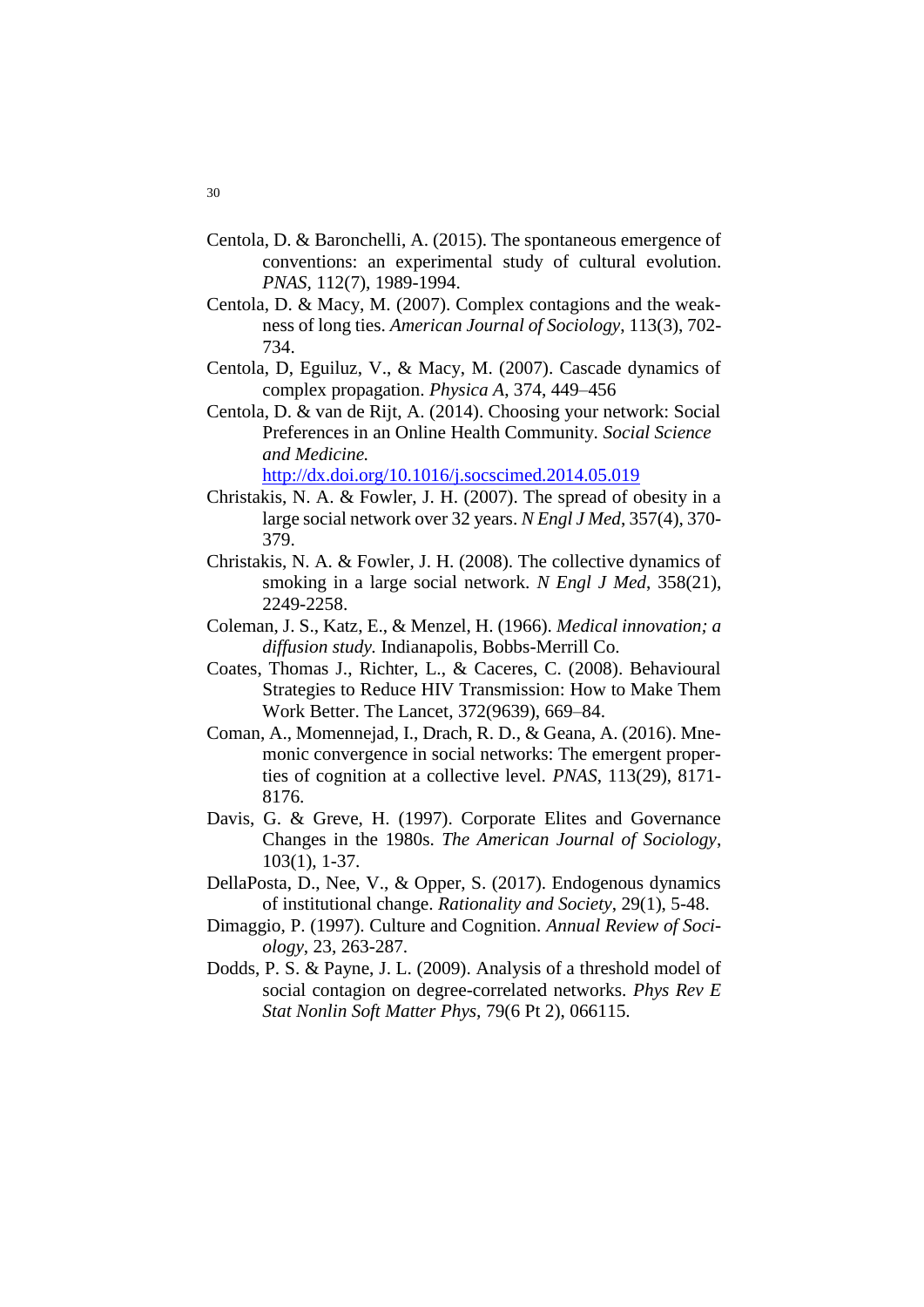- Dodds, P. S., Harris, K. D., & Danforth, C. M. (2013). Limited imitation contagion on random networks: chaos, universality, and unpredictability. *Phys Rev Lett*, 110(15), 158701.
- Doerr, C., Blenn, N., Tang, S., & Miegham, P. (2012). Are friends overrated? A study for the social news aggregator Digg.com. Computer Communications, 35(7), 796–809.
- Fink, C., Schmidt, A., Barash, V., Cameron, C., & Macy, M. (2016). Complex contagions and the diffusion of popular Twitter hashtags in Nigeria. Social Networks 6(1).
- Gai, P. & Kapadia, S. (2010). Contagion in financial networks*. Proceedings of the Royal Society A*, 466, 2401–2423
- Galstyan, A. & Cohen, P. (2007). Cascading dynamics in modular networks. *Phys Rev E Stat Nonlin Soft Matter Phys*, 75(3 Pt 2), 036109.
- Gleeson, J. P. (2008). Cascades on correlated and modular random networks. *Phys Rev E Stat Nonlin Soft Matter Phys*, 77(4 Pt 2), 046117.
- Gleeson, J. P. & Cahalane, D. J. (2007). Seed size strongly affects cascades on random networks. *Phys Rev E Stat Nonlin Soft Matter Phys*, 75.
- Gomez-Rodriguez, M., Gummadi, K. & Schölkopf, B. (2014). Quantifying Information Overload in Social Media and its Impact on Social Contagions. *Proceedings of the Eighth International Conference on Weblogs and Social Media*, 170-179.
- González-Bailón, S., [Borge-Holthoefer,](https://www.nature.com/articles/srep00197#auth-2) J., [Rivero,](https://www.nature.com/articles/srep00197#auth-3) A., & [Moreno,](https://www.nature.com/articles/srep00197#auth-4) Y. (2011). The Dynamics of Protest Recruitment through an Online Network. *Scientific Reports*, 1(197). [https://www.na](https://www.nature.com/articles/srep00197)[ture.com/articles/srep00197](https://www.nature.com/articles/srep00197)
- Granovetter, M. (1973). The Strength of Weak Ties. *American Journal of Sociology*, 78, 1360–1380.
- Granovetter, M. (1978). Threshold Models of Collective Behavior. *American Journal of Sociology*, 83(1420–1443).
- Hackett, A., Melnik, S. & Gleeson, J. P. (2011). Cascades on a class of clustered random networks. *Phys Rev E Stat Nonlin Soft Matter Phys*, 83(5 Pt 2), 056107.
- Harrigan, N., Achananuparp, P., Lim, E. (2012). Influentials, novelty, and social contagion: The viral power of average friends, close communities, and old news. *Social Networks,* 34(4), 470-480.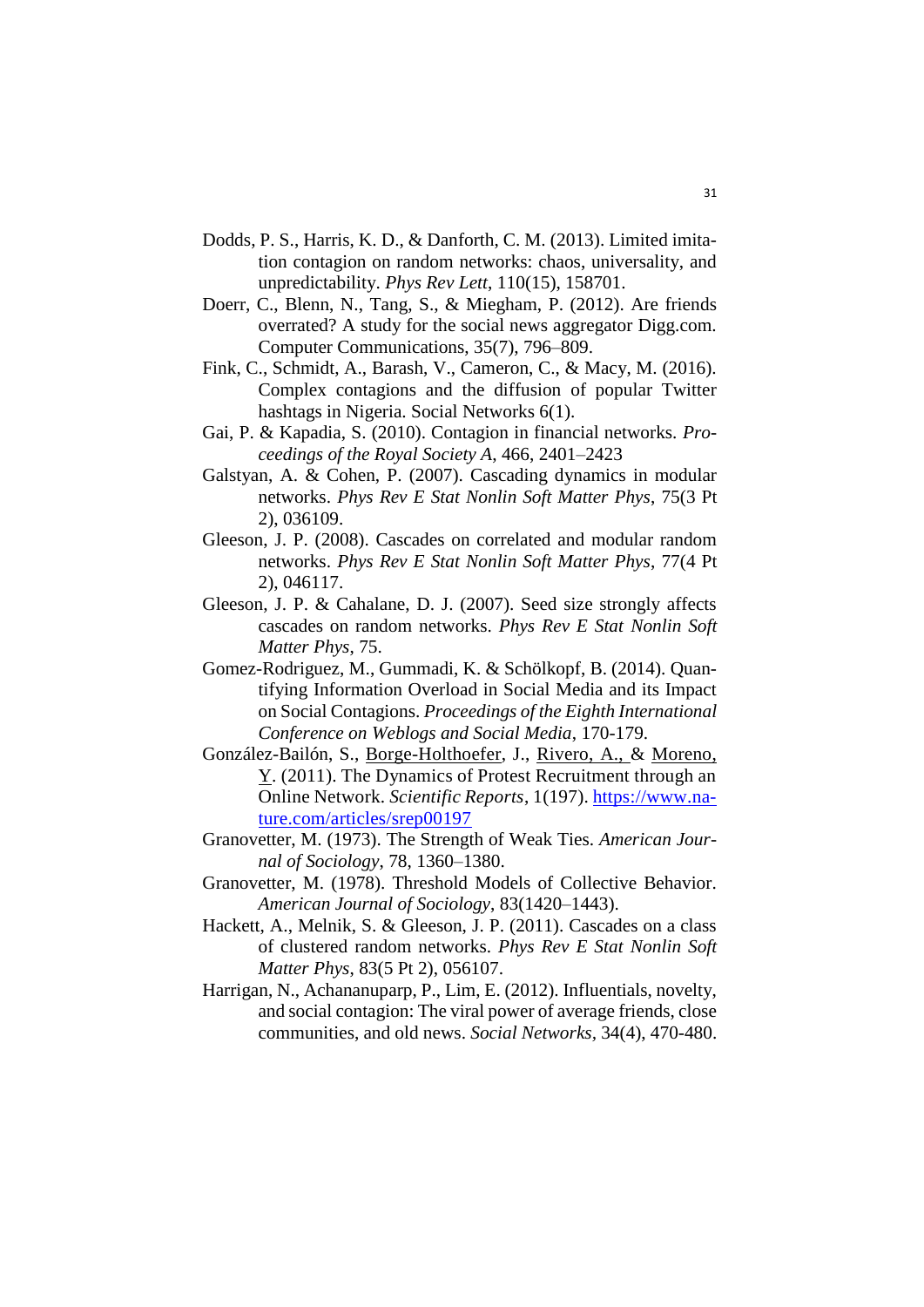- Hassanpour, N. (2017). A Quasi-Experimental Study of Contagion and Coordination in Urban Conflict: Evidence from the Syrian Civil War in Damascus. Unpublished Manuscript.
- Hébert-Dufresne, L. & Althouse, B. M. (2015). Complex Dynamics of Synergistic Coinfections on Realistically Clustered Networks. *Proceedings of the National Academy of Sciences,* 112(33), 10551–56.
- Hodas, N. O. & Lerman, K. (2012). How Visibility and Divided Attention Constrain Social Contagion. *Privacy, Security, Risk and Trust (PASSAT), 2012 International Conference on and 2012 International Conference on Social Computing (Social-Com).*
- Huang, W., Zhang, I., Xu, X., & Fu, X. (2016). Contagion on complex networks with persuasion. *Scientific Reports* 6 (23766). doi:10.1038/srep23766
- Hurd, T. R. & Gleeson, J. P. (2013). On Watts cascade model with random link weights. *J. Complex Networks*, 1, 25–43
- Ikeda, Y., Hasegawa, T. & Nemoto, K. (2010). Cascade dynamics on clustered network. *J. Phys.: Conference Series*, 221.
- Jie, R., Qiaoa, J., Xub, G., & Menga, Y. (2016). A study on the interaction between two rumors in homogeneous complex networks under symmetric conditions. *Physica A: Statistical Mechanics and its Applications,* 454, 129–142.
- Karimi, K. & Holme, P. (2013). Threshold model of cascades in empirical temporal networks. *Physica A*, 392, 3476–3483
- Karsai, M., Iniguez, G., Kaski, K. & Kertesz, J. (2014). Complex contagion process in spreading of online innovation. *J R Soc Interface*, 11(101), 20140694.
- Kooti, F., Yang, H., Cha, M., Gummadi, P.K., and Mason, W.A. (2012). The emergence of conventions in online social networks. *ICWSM*.
- Krafft, P., Macy, M., & Pentland, A. (2016). Bots as Virtual Confederates: Design and Ethics. *The 20th ACM Conference on Computer-Supported Cooperative Work and Social Computing (CSCW).*
- Kramer, A., Guillory, J., & Hancock, J. (2014). Experimental Evidence of Massive-scale Emotional Contagion through Social Networks. *PNAS*, 111(24), 8788-8790.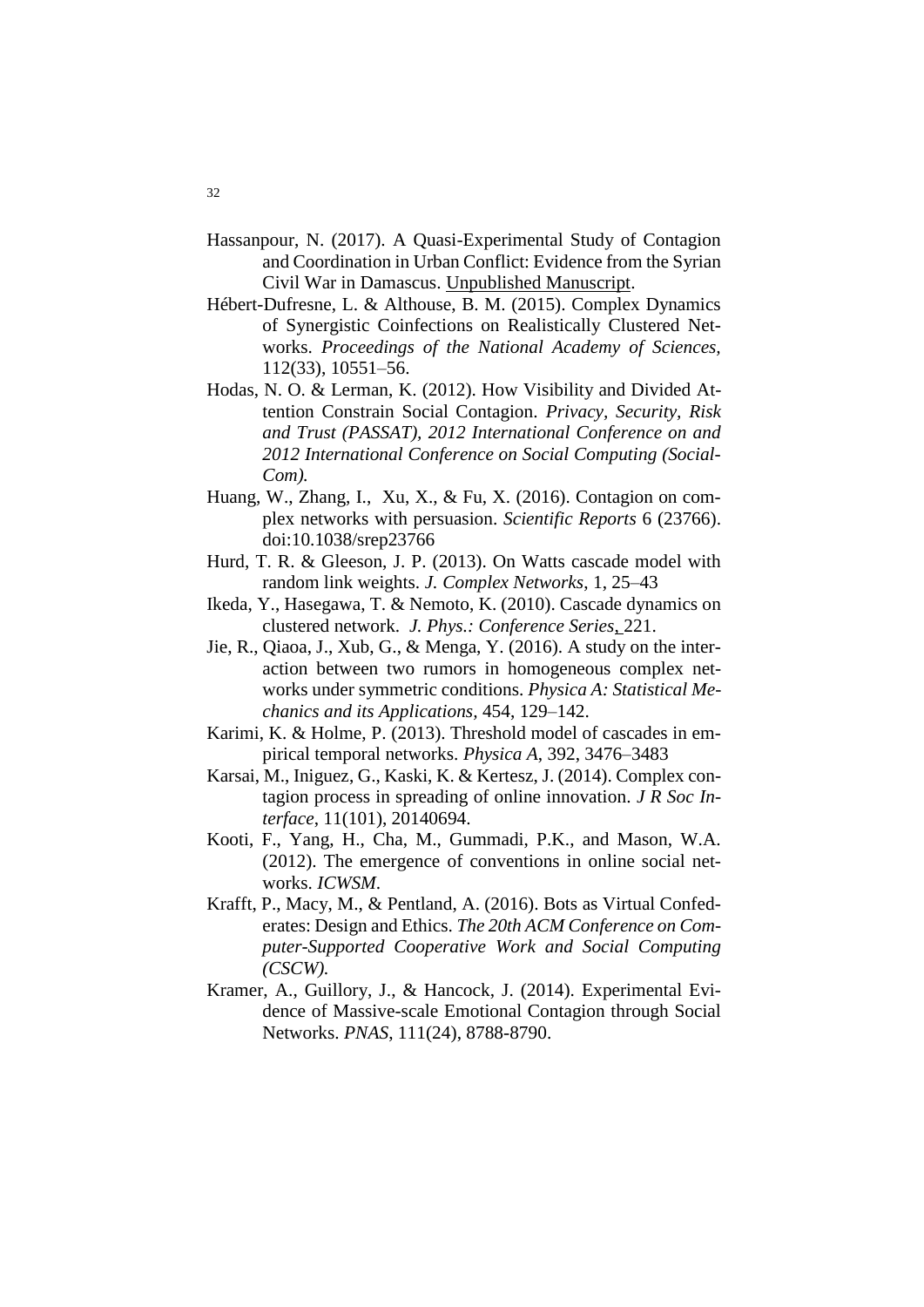- Kuhlman, C., Kumar,A., & Tuli, G. (2011a). A bi-threshold model of complex contagion and its application to the spread of smoking behavior. *AAAI Fall Symposium: Complex Adaptive Systems.*
- Kuhlman C.J., Kumar, V.S.A., Marathe M.V., Ravi S.S., & Rosenkrantz D.J. (2011b) Effects of Opposition on the Diffusion of Complex Contagions in Social Networks: An Empirical Study. In Salerno J., Yang S.J., Nau D., Chai SK. (Eds), *Social Computing, Behavioral-Cultural Modeling and Prediction. SBP 2011. Lecture Notes in Computer Science*, 6589. Springer, Berlin, Heidelberg
- Kuhlman C.J., Kumar, V.S.A., Marathe M.V., et al. (2015). Inhibiting diffusion of complex contagions in social networks: theoretical and experimental results. *Data Min Knowl Disc*, 29, 423. doi:10.1007/s10618-014-0351-4
- Lee, K. M., Brummitt, C. D., & Goh, K. I. (2014). Threshold cascades with response heterogeneity in multiplex networks. *Phys Rev E Stat Nonlin Soft Matter Phys*, 90(6), 062816.
- McCullen, N., Rucklidge, A., Bale, C., Foxon, T., & Gale, W. (2013). Multiparameter models of innovation diffusion on complex networks. *J. Appl. Dyn. Syst.*, 12, 515–532.
- Melnik, S., Ward, J. A., Gleeson, J. P., & Porter, M. A. (2013). Multistage complex contagions. *Chaos*, 23.
- Mønsted, B., Sapieżyński, P., Ferrara, E., & Lehmann, S. (2017). Evidence of Complex Contagion of Information in Social Media: An Experiment Using Twitter Bots. *arXiv*.
- Morris, S. (2000). Contagion. *Review of Economic Studies*, 67, 57-78.
- Myers, S. & Leskovec, J. (2013). Clash of the Contagions: Cooperation and Competition in Information Diffusion. *IEEE 12th International Conference on Data Mining (ICDM).*
- Myneni, S., Fujimoto, K., Cobb, N., & Cohen, T. (2015). Contentdriven analysis of an online community for smoking cessation: integration of qualitative techniques, automated text analysis, and affiliation networks. *Am J Public Health*,105(6),1206-1212.
- O'Sullivan, D., Keefe, G., Fennell, P., & Gleeson, J. (2015). Mathematical modeling of complex contagion on clustered networks. *Frontiers in Physics*, 8(71).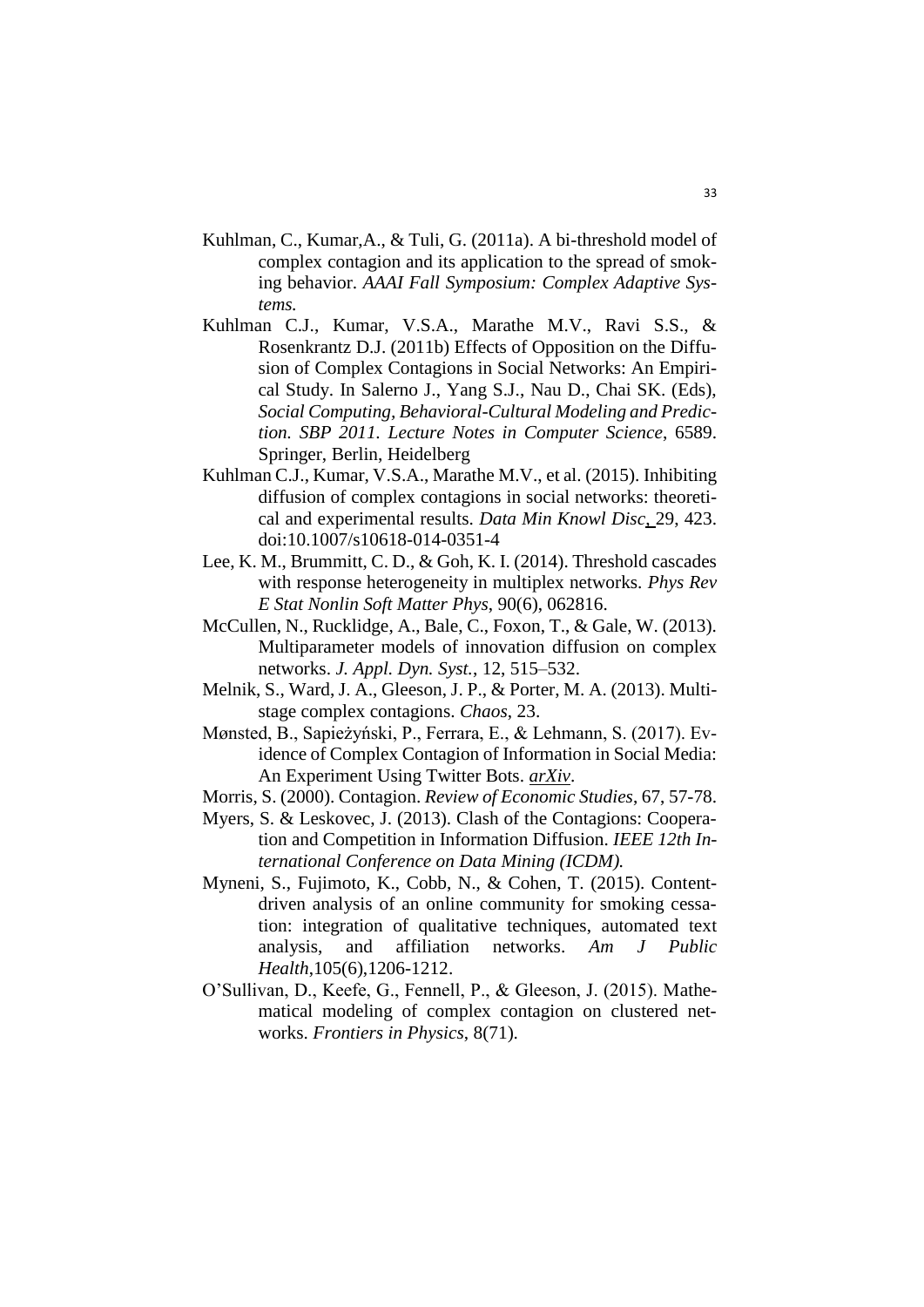- Oster, E. & Thornton, R. (2012). Determinants of Technology Adoption: Peer Effects in Menstrual Cup Take-up. *The Journal of European Economic Association*, 10(6), 1263–1293.
- Pan, W., Ghoshal, G., Krumme, C., Cebrian, M., & Pentland, A. (2013). Urban characteristics attributable to density-driven tie formation. *Nat Commun,* 4(1961).
- Parigi, P. & Gong, R. (2014) From grassroots to digital ties: A case study of a political consumerism movement. *Journal of Consumer Culture*, 14(2).
- Parkinson, S. (2013). Organizing Rebellion: Rethinking High-Risk Mobilization and Social Networks in War. *The American Political Science Review*, 107(3), 418-432.
- Pastor-Satorras, R., Castellano, C., Mieghem, P. V., & Vespignani, A. (2015). Epidemic processes in complex networks. *arXiv*.
- Perez-Reche, F. J., Ludlam, J. J., Taraskin, S. N., & Gilligan, C. A. (2011). Synergy in spreading processes: from exploitative to explorative foraging strategies. *Phys Rev Lett*, 106(21), 218701.
- Puglisi, A., Baronchelli, A., & Loreto, V. (2008). Cultural route to the emergence of linguistic categories. *PNAS*, 105(23), 7936- 7940.
- Romero, D.M., Meeder, B., & Kleinberg, J. (2011). Differences in the mechanics of information diffusion across topics: idioms, political hashtags, and complex contagion on twitter. In *Proceedings of the 20th international conference on world wide web*. 695–704. *ACM*.
- Rosenthal, S. B., Twomey, C. R., Hartnett, A. T., Wu, H. S., & Couzin, I. D. (2015). Revealing the hidden networks of interaction in mobile animal groups allows prediction of complex behavioral contagion. *PNAS,* 112(15), 4690-4695.
- Ruan, Z., Iniguez, G., Karsai, M. & Kertesz, J. (2015). Kinetics of Social Contagion. *Phys Rev Lett,* 115(21), 218702.
- Salathe, M. & Bonhoeffer, S. (2008). The effect of opinion clustering on disease outbreaks. *J R Soc Interface,* 5(29), 1505-1508.
- Salganik, M. J., Dodds, P. S., & Watts, D. J. (2006). Experimental study of inequality and unpredictability in an artificial cultural market. *Science*, *311*(5762), 854-856.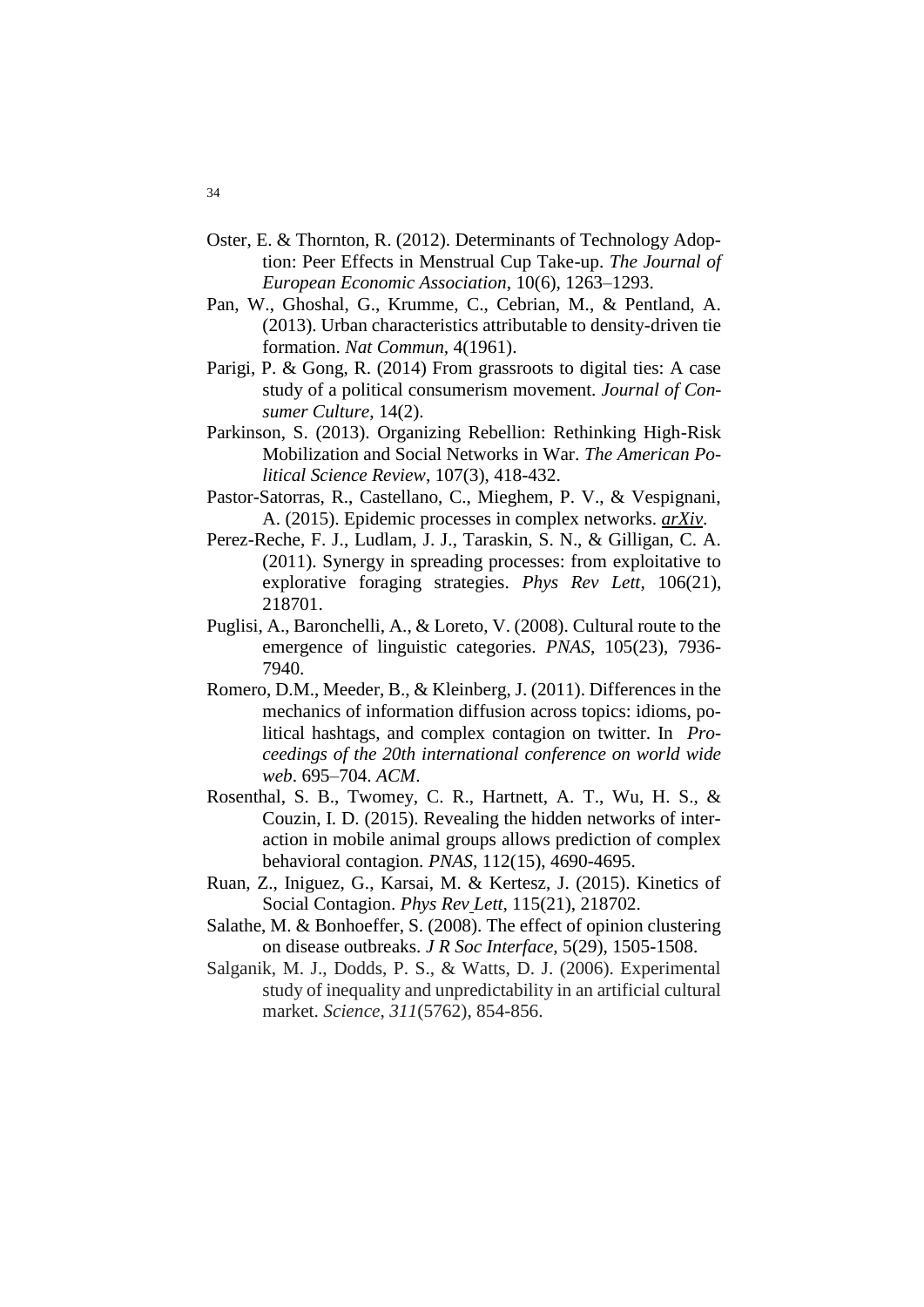- Schelling, T. (1973). Hockey Helmets, Concealed Weapons, and Daylight Saving: A Study of Binary Choices with Externalities. *The Journal of Conflict Resolution*, 17(3), 381-428.
- Shu, P., Gao, L., Zhao, P., Wang, W., & Stanley, H. (2017). Social Contagions on Interdependent Lattice Networks. *Scientific Reports*, 7(44669).
- Siegel, D. (2009). Social Networks and Collective Action. *American Journal of Political Science,* 53(1), 122-138.
- Siegel, D. (2011). When does Repression Work? Collective Action in Social Networks. *The Journal of Politics,* 73(4), 993-1010.
- State, B. & Adamic, L. (2015). The Diffusion of Support in an Online Social Movement: Evidence from the Adoption of Equal-Sign Profile Pictures. *CSCW '15 Proceedings of the 18th ACM Conference on Computer Supported Cooperative Work and Social Computing,* 1741-1750
- Steinhert-Threlkeld, Z. (2017). Spontaneous Collective Action: Peripheral Mobilization During the Arab Spring. *American Political Science Review,* 111(2), 379-403.
- Su, Y., Zhang, X., Liu, L. et al. (2016). Understanding information interactions in diffusion: an evolutionary game-theoretic perspective. *Frontiers in Computer Science*, 10, 518. doi:10.1007/s11704-015-5008-y
- Sun, E., Rosenn, I., Marlow, C., & Lento. T. (2009). Gesundheit! Modeling Contagion through Facebook News Feed. *Third International AAAI Conference on Weblogs and Social Media.*
- Takaguchi, T., Masuda, N., & Holme, P. Bursty Communication Patterns Facilitate Spreading in a Threshold-Based Epidemic Dynamics. *PLoS One,* 8(7).
- Teng, C., Gong, L., Eecs, A., Brunetti, C., & Adamic, L. (2012). Coevolution of network structure and content. *Proceedings of WebSci '12 Proceedings of the 4th Annual ACM Web Science Conference*, 288-297
- Toole, J., Meeyoung, C., & Gonzalez, M. (2012). Modeling the Adoption of Innovations in the Presence of Geographic and Media Influences. *PLoS One,* 7(1), 1-9.
- Traag, V. (2016). Complex Contagion of Campaign Donations. *PLoS One,* 11(4).
- Ugander, J., Backstrom, L., Marlow, C., & Kleinberg, J. (2012).